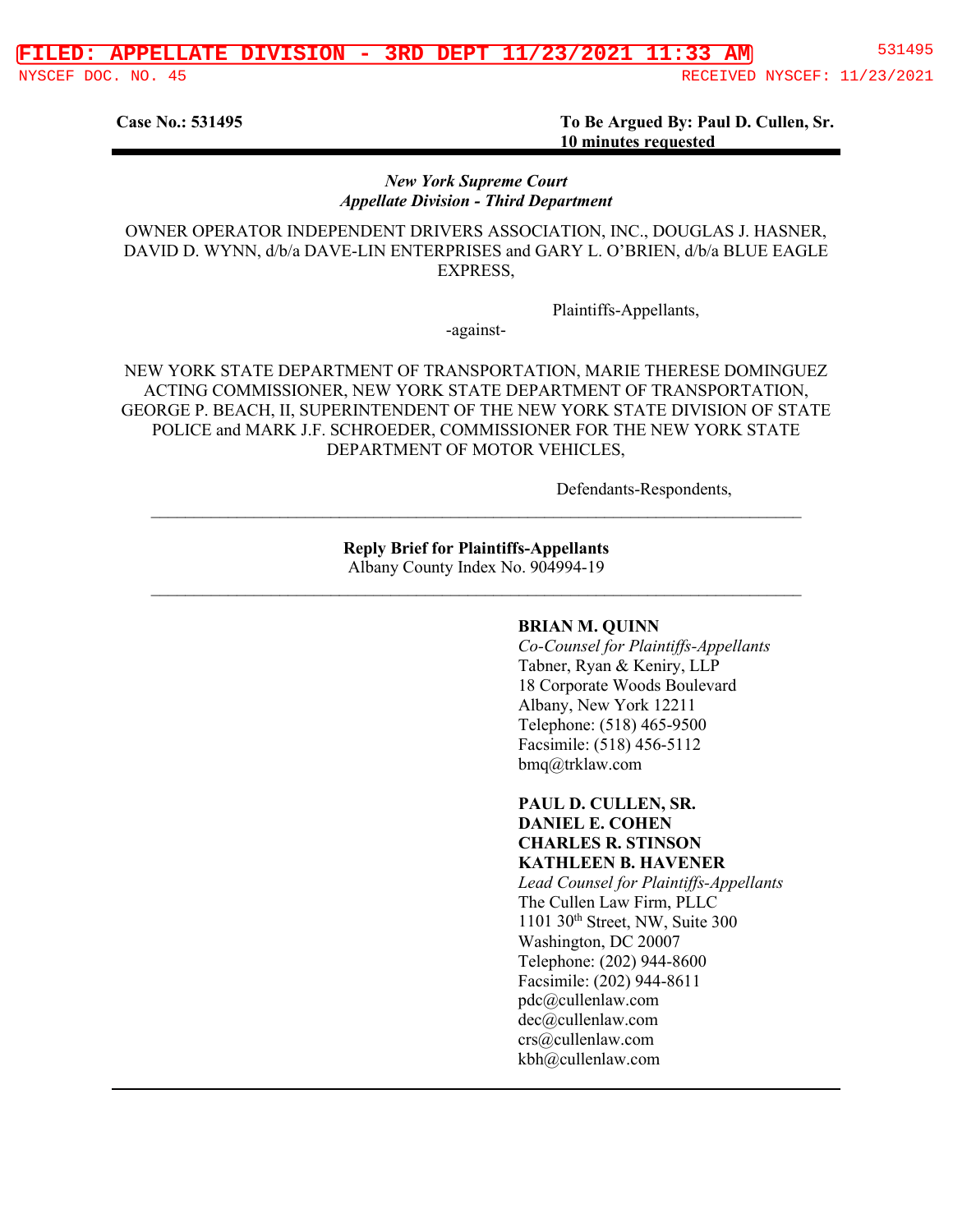| <b>Table of Contents</b> |  |
|--------------------------|--|
|--------------------------|--|

| I.  |                 | THE WARRANTLESS ADMINISTRATIVE SEARCH<br>AUTHORIZED BY THE ELD RULE VIOLATES PRIVACY<br>RIGHTS PROTECTED BY ARTICLE I, SECTION 12 4 -                                                    |  |
|-----|-----------------|------------------------------------------------------------------------------------------------------------------------------------------------------------------------------------------|--|
|     | A.              | The warrantless use of GPS monitoring devices violates Article                                                                                                                           |  |
|     | <b>B.</b>       |                                                                                                                                                                                          |  |
|     | $\mathcal{C}$ . | Whether truck drivers have "consented" to mandatory<br>inspections—which they have not—does not impact their                                                                             |  |
| II. |                 | TRUCK DRIVERS MAINTAIN SIGNIFICANT PRIVACY<br>EXPECTATIONS THAT MAY NOT BE IGNORED UNDER THE<br>PERVASIVELY REGULATED INDUSTRY EXCEPTION.  - 7 -                                         |  |
|     | A.              | Supreme Court improperly overlooked the privacy rights of                                                                                                                                |  |
|     | <b>B.</b>       | The pervasively regulated industry exception applies only to<br>purely administrative inspections of business premises—not to<br>the search of persons designed to support the expedient |  |
|     | $C$ .           | The ELD Rule fails to satisfy critical prerequisites for<br>application of the pervasively regulated industry exception - 11 -                                                           |  |
|     |                 | Respondents have not demonstrated a need for<br>1.                                                                                                                                       |  |
|     |                 | The ELD Rule does not include explicit, meaningful<br>2.                                                                                                                                 |  |
|     |                 | The ELD Rule fails to include basic measures required<br>3.<br>by federal statute and regulations including measures to<br>preserve confidentiality and limit the use of data obtained   |  |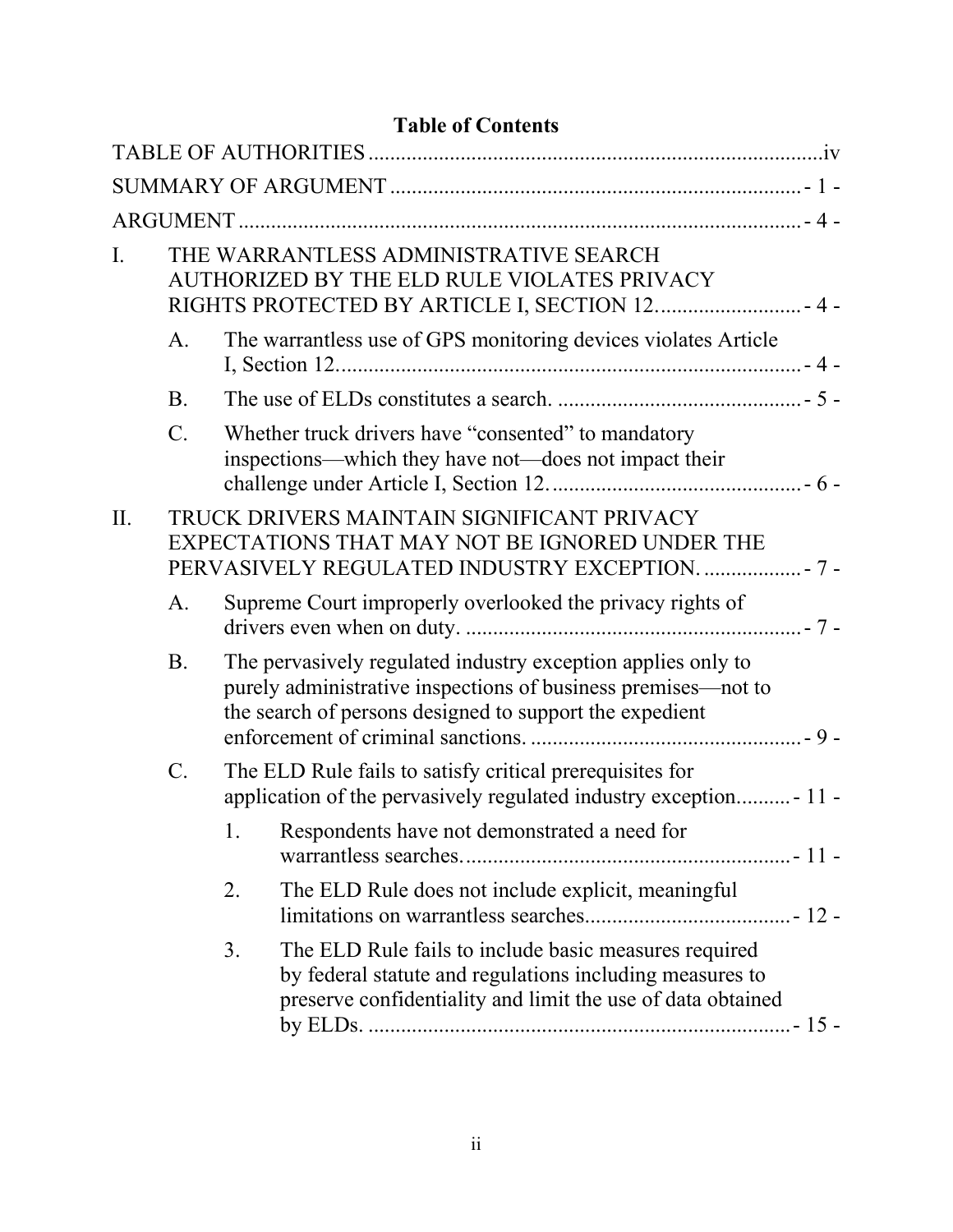| III. | THE ELD RULE VIOLATES ARTICLE I, SECTION 12 BECAUSE<br>IT AUTHORIZES WARRANTLESS USE OF GPS TRACKING TO |                                                                                                                                                                                                           |  |
|------|---------------------------------------------------------------------------------------------------------|-----------------------------------------------------------------------------------------------------------------------------------------------------------------------------------------------------------|--|
|      | A.                                                                                                      | Respondents mischaracterize the legal theory upon which                                                                                                                                                   |  |
|      | <b>B.</b>                                                                                               | Respondents fail to address <i>Keta's</i> application to Plaintiffs'                                                                                                                                      |  |
|      | $\mathcal{C}$ .                                                                                         | The Court of Appeals decision in <i>Keta</i> rebuts any presumption<br>of constitutionality asserted by Respondents and supports the<br>facial application of Plaintiffs' claims under Article I, Section |  |
|      |                                                                                                         | IV. NYSDOT FAILED TO COMPLY WITH THE ADMINISTRATIVE<br>PROCEDURES ACT WHEN PROMULGATING THE ELD RULE - 23 -                                                                                               |  |
|      |                                                                                                         |                                                                                                                                                                                                           |  |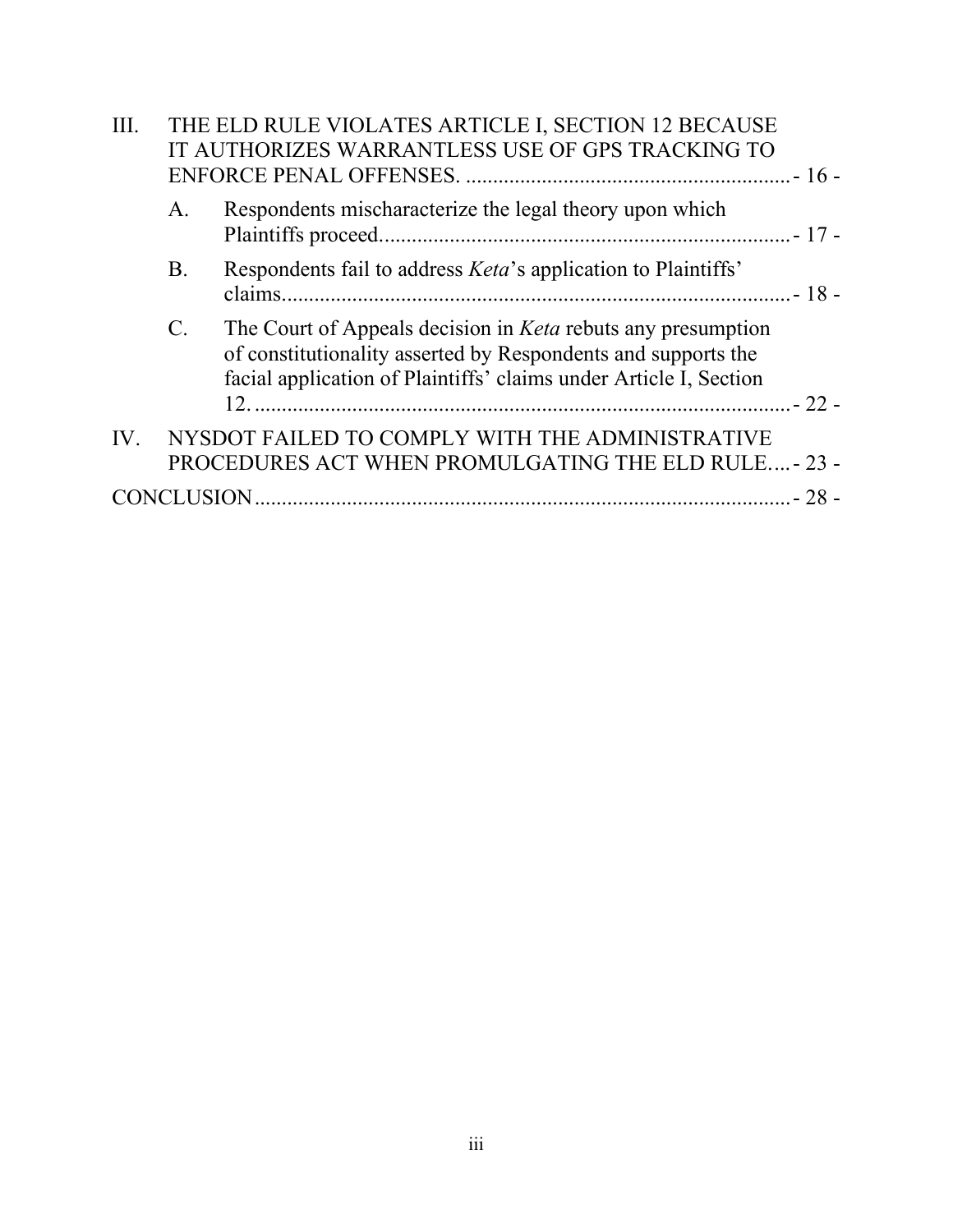# **TABLE OF AUTHORITIES**

<span id="page-3-0"></span>

| Cases                                                                 |
|-----------------------------------------------------------------------|
| Civil Serv. Employees Ass'n, Inc., v. City of Schenectady,            |
| Collateral Loanbrokers Ass'n of N.Y., Inc. v. City of New York,       |
| Cunningham v. N.Y.S. Dep't of Labor,                                  |
| Fanelli v. N.Y.C. Conciliation & Appeals Bd.,                         |
| Huff v. Dep't of Corrections,                                         |
| In Matter of Medical Socy. of State of N.Y. v. Levin,                 |
| Levine v. N.Y.S. Liq. $\text{Aut}h$ .,                                |
| New York v. Burger,                                                   |
| Olmstead v. United States,                                            |
| Owner Operator Ind. Drivers Ass'n v. Calhoun,                         |
| Owner Operator Ind. Drivers Ass'n v. N.Y.S. Dep't of Taxation & Fin., |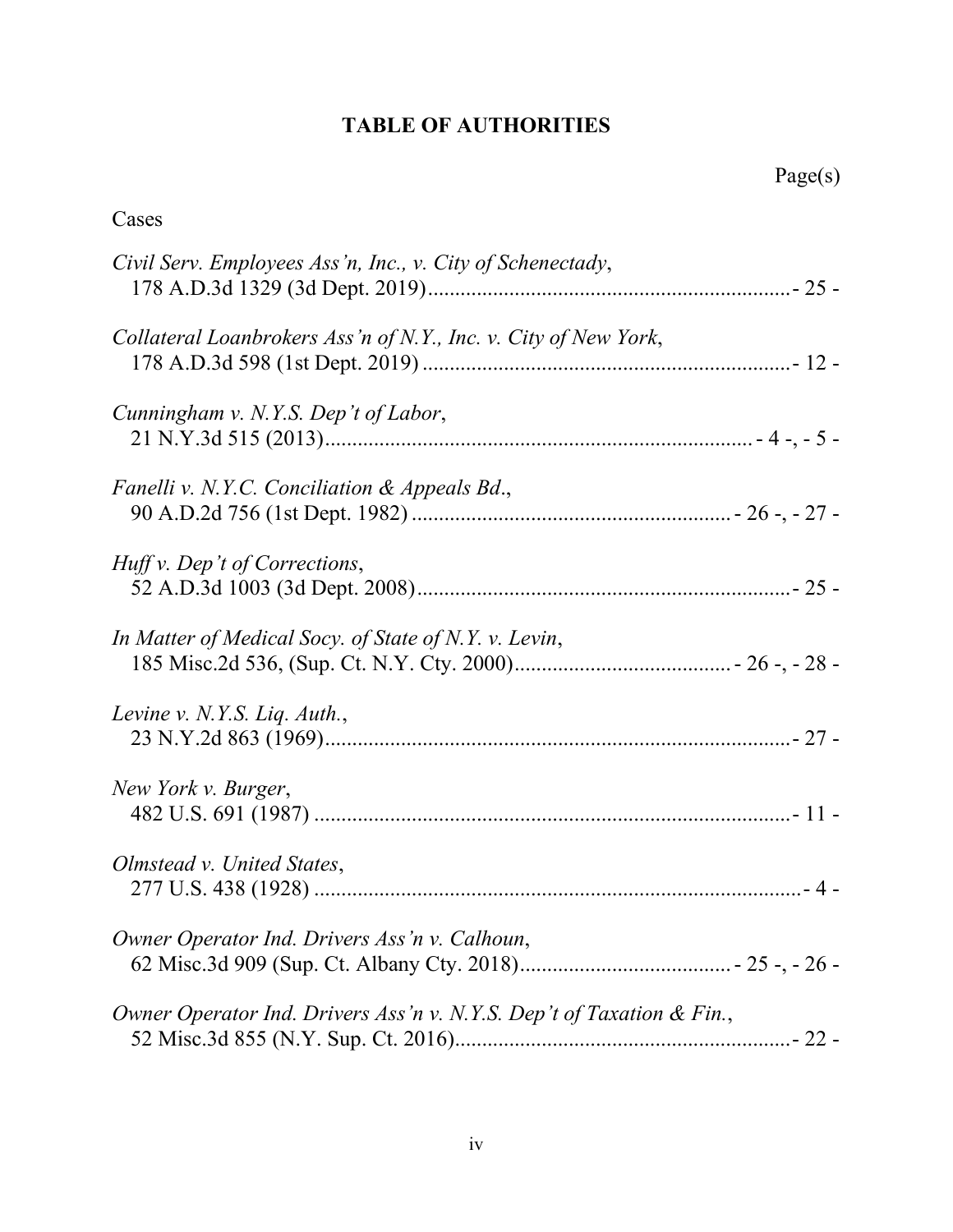| Owner Operator Ind. Drivers Ass'n, Inc. v. Karas, |
|---------------------------------------------------|
| OOIDA v. U.S. Dep't Transp.,                      |
| People v. Burger,                                 |
| People v. Lewis,                                  |
| People v. Quackenbush,                            |
| People v. Sanad,                                  |
| People v. Scott (Keta),                           |
| People v. Viviani,                                |
| People v. Weaver,                                 |
| Sokolov v. Village of Freeport,                   |
| Tilles <i>v</i> Williams,                         |
| United States v. Aukai,                           |
| United States v. Biswell,                         |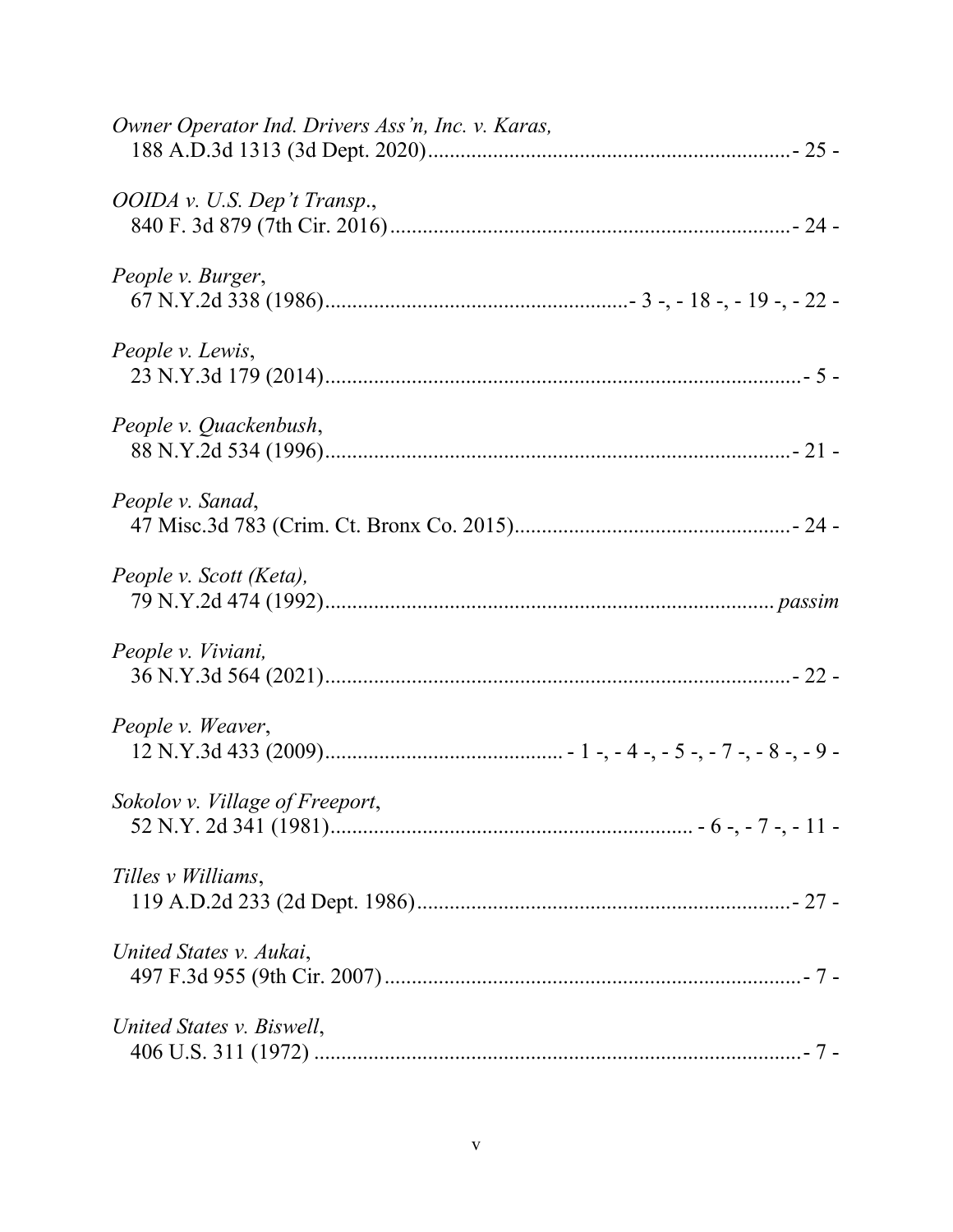| United States v. Burch,                       |  |
|-----------------------------------------------|--|
| United States v. Knight,                      |  |
| <b>Constitutional Provisions and Statutes</b> |  |
|                                               |  |
|                                               |  |
|                                               |  |
|                                               |  |

|--|--|

# **Regulations**

# **Other Authorities**

| Rethinking Closely Regulated Industries, |  |
|------------------------------------------|--|
|                                          |  |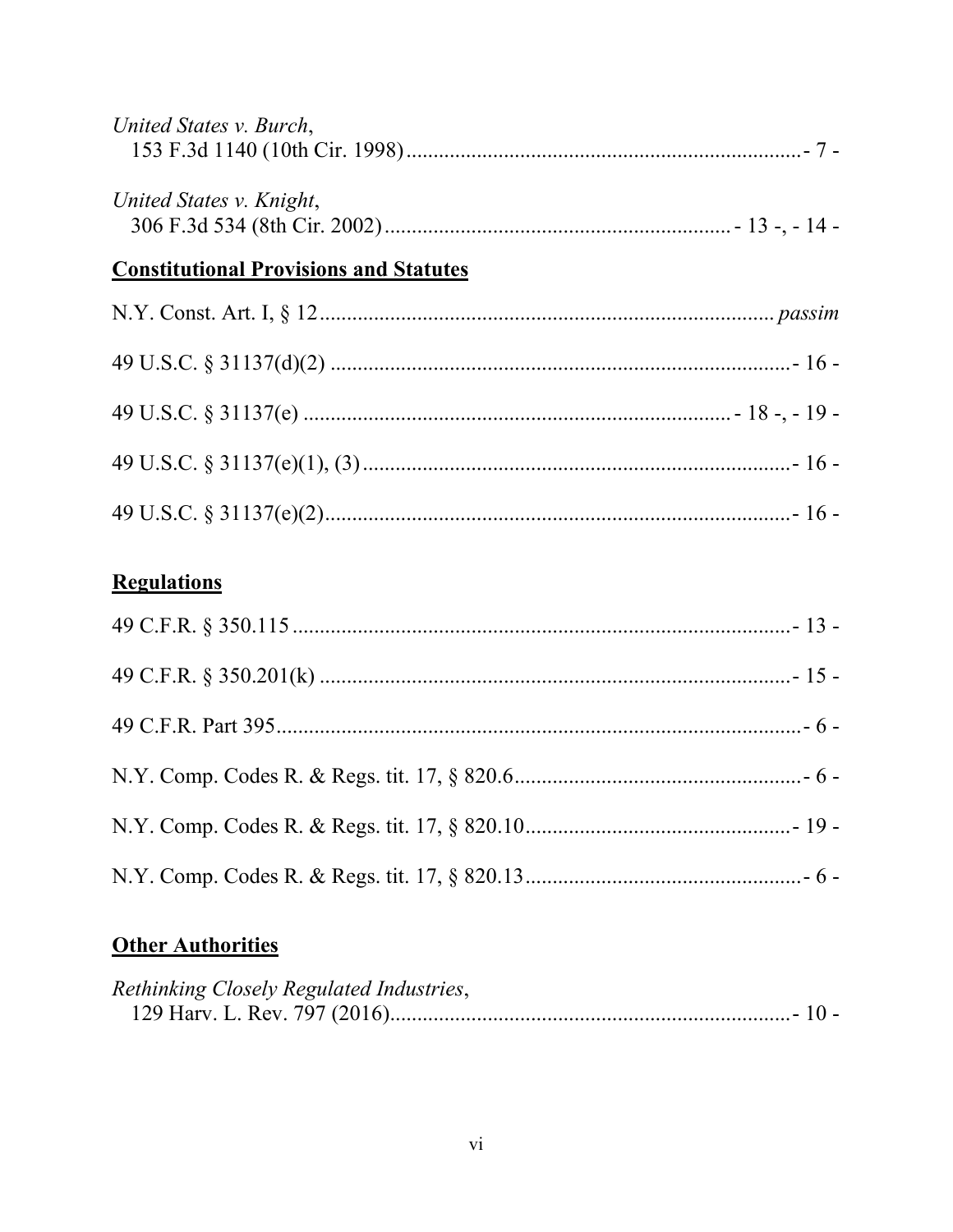#### **SUMMARY OF ARGUMENT**

<span id="page-6-0"></span>The use of GPS technology (the essential component of an ELD) by enforcement officials to track the activities of individuals occupies a unique and important place in New York's search and seizure jurisprudence. The reach of such devices goes well beyond the "enhancement of human sensory capacity" and their warrantless use by enforcement officers is not "compatible with any reasonable notion of personal privacy or ordered liberty." *People v. Weaver*, 12 N.Y.3d 433, 441 (2009). Despite that participants in a pervasively regulated industry may, under appropriate circumstances, have a diminished expectation of privacy in connection with the search of business premises (in the case of motor carriers, tire treads, brake linings, headlights, windshield wipers, etc.), the tracking of a truck driver's personal movements by a GPS device 24 hours a day, seven days a week, both on duty or off duty, is another matter entirely. New York law is clear that individuals retain a constitutionally significant expectation of privacy that enforcement officers must recognize and respect when it comes to continuous GPS monitoring of their activities.

No New York court has sanctioned the application of the pervasively regulated industry exception beyond application to administrative searches of business *premises*. Even if the exception could be applied to *persons* rather than *premises*, there are several prerequisites to its application that are not satisfied

- 1 -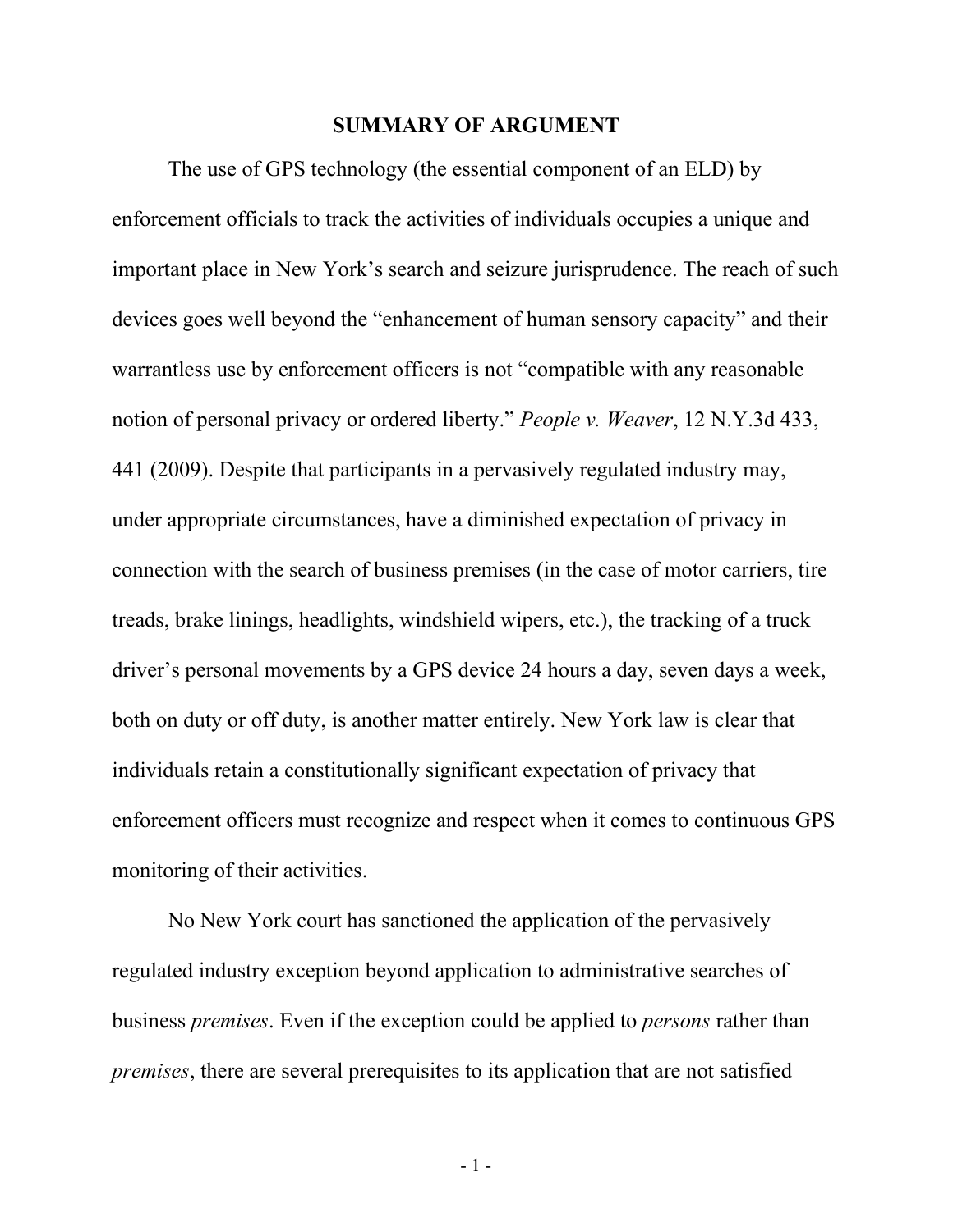here. First, neither the Administrative Record nor the Defendants-Respondents' ("Respondents") brief attempts to justify why *warrantless* searches are needed. Second, the Electronic Logging Device ("ELD") Rule fails to include explicit and meaningful limitations on warrantless searches or to protect privacy and confidentiality interests as required by statute. Third, New York case law firmly establishes that individual drivers retain more than a sufficient expectation of privacy that makes warrantless GPS monitoring of their activities—24 hours a day, seven days a week whether they are on duty or off duty—unacceptable under Article I, Section 12.

The court below erred when it held that the ELD Rule promulgated by Respondents is covered by the so-called "administrative search" exception to the warrant requirement. That ruling is in direct conflict with the Court of Appeals' decision in *People v. Scott (Keta)*, 79 N.Y.2d 474 (1992), which holds that the administrative search exception to the warrant requirement cannot be invoked when a search is conducted solely to uncover evidence of criminality. *Id.* at 498. The ELD Rule authorizes enforcement authorities to conduct warrantless searches using ELDs for the sole stated purpose of providing enhanced enforcement of Commercial Motor Vehicle Driver Hours of Service ("HOS") regulations. Violation of HOS regulations is a penal offense under New York law. To qualify for the administrative search exception, "the inspection provisions must be part of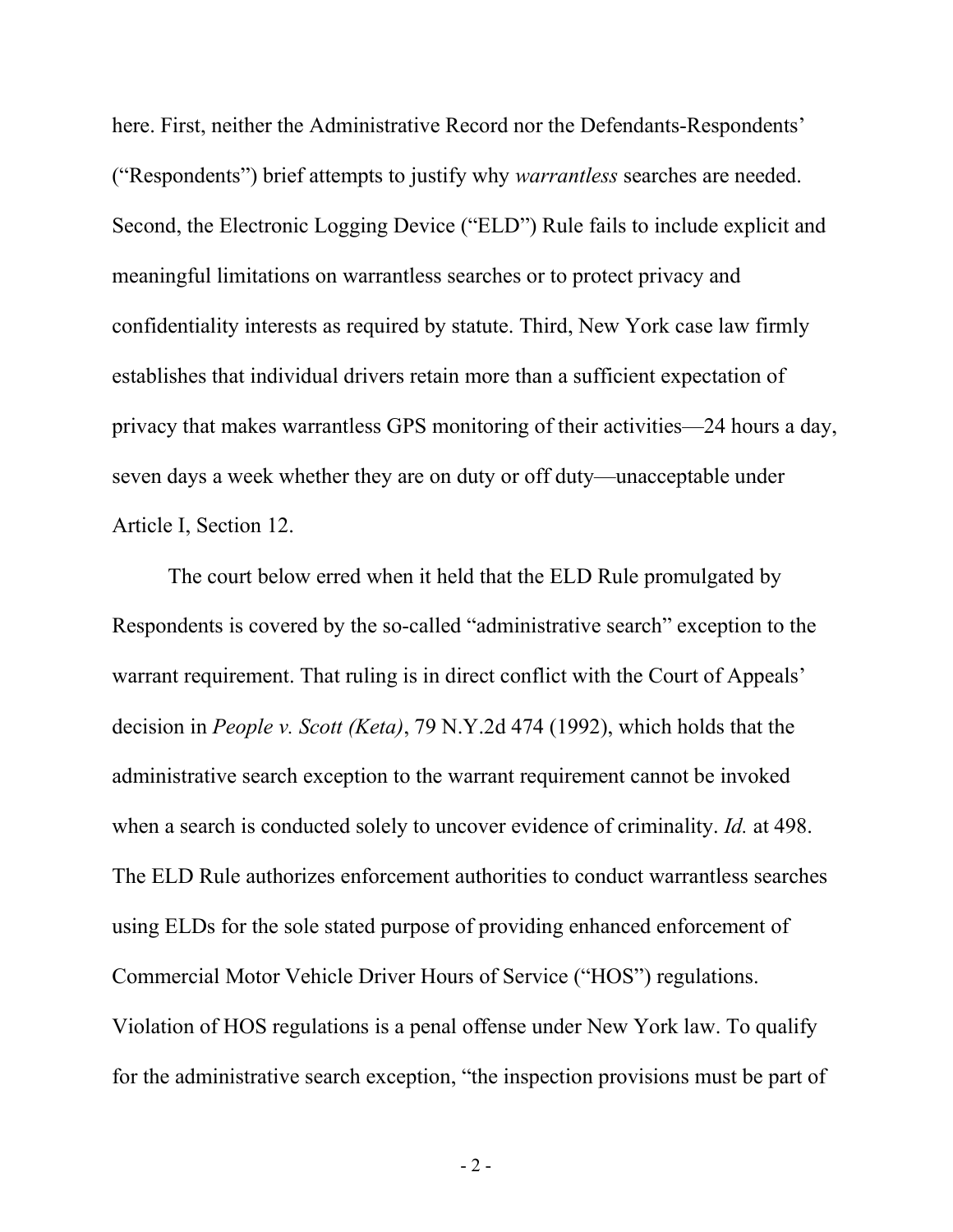a comprehensive administrative program that is unrelated to the enforcement of the criminal laws." *Id*. at 501-02. That cannot be said of the ELD Rule here, the purpose of which is inextricably tied to enforcement of penal statutes. The implementation of the ELD Rule through the execution of warrantless searches of drivers for the sole purpose of establishing their personal culpability for penal violations of the HOS regulations constitutes a facial violation of Article I, Section 12 of the New York Constitution. *People v. Burger*, 67 N.Y.2d 338, 345 (1986). Given these clear-cut determinations by the Court of Appeals in *Keta* and *Burger*, Respondents' assertions that Plaintiffs-Appellants ("Plaintiffs") have failed to allege facial violations of the ELD Rule and that the rule is shielded by a presumption favoring constitutionality must be put aside.

Finally, the court below committed clear error in dismissing Plaintiffs' Article 78 claim on the ground that a federal court of appeals decision relied upon by Respondent NYSDOT in adopting the ELD Rule "was binding on Plaintiffs, as they were parties to that action." Opinion at 3-4 (R-7–8). Regardless of whether a federal court decision was binding on Plaintiffs under the Fourth Amendment as a matter of *federal law*, that decision is *absolutely irrelevant* to the question of whether the ELD Rule violates the broader protections afforded under *New York State law* by Article I, Section 12.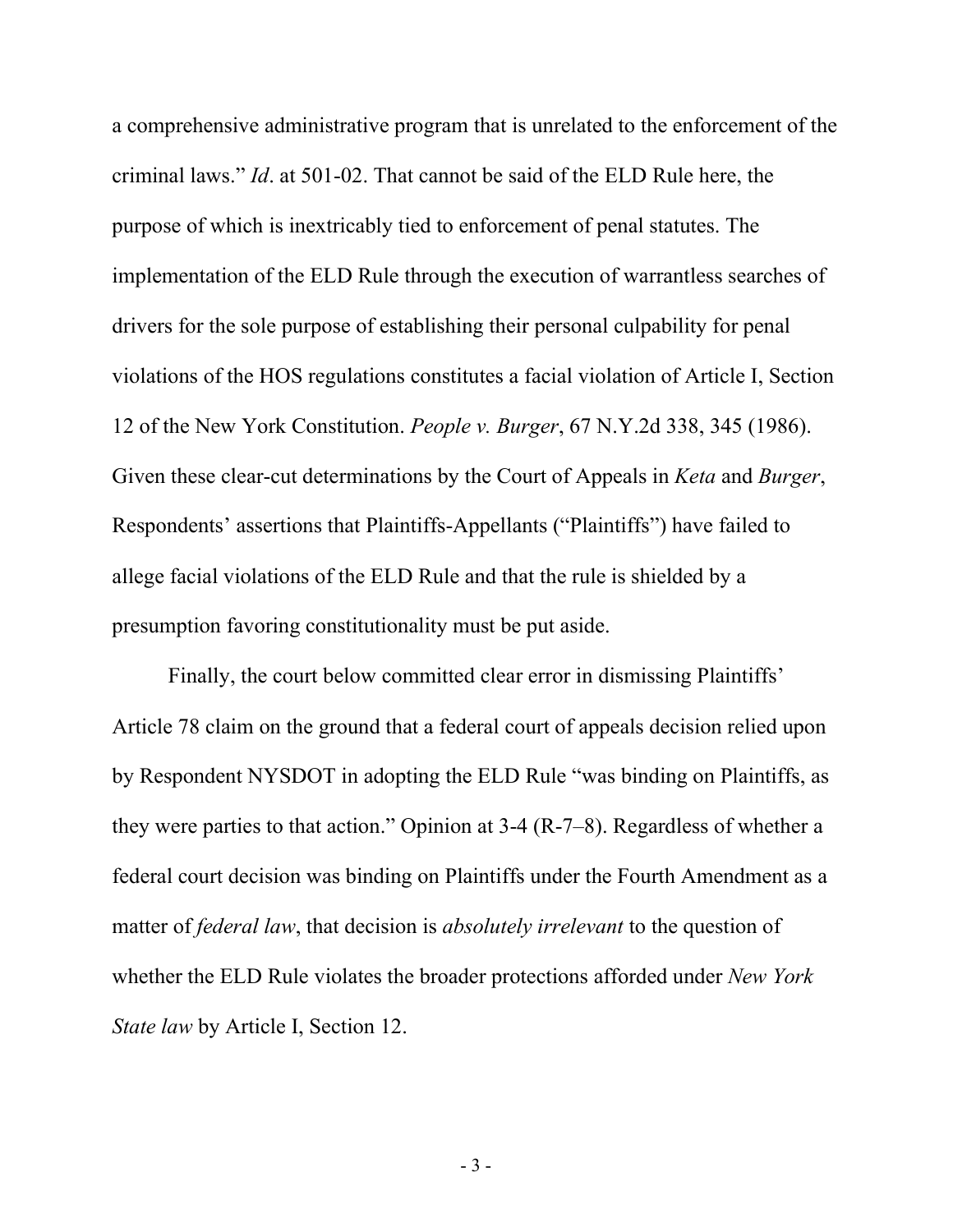#### **ARGUMENT**

## <span id="page-9-1"></span><span id="page-9-0"></span>**I. THE WARRANTLESS ADMINISTRATIVE SEARCH AUTHORIZED BY THE ELD RULE VIOLATES PRIVACY RIGHTS PROTECTED BY ARTICLE I, SECTION 12.**

### <span id="page-9-2"></span>**A. The warrantless use of GPS monitoring devices violates Article I, Section 12.**

The New York Constitution, Article I, Section 12, provides broad privacy protections. *See, e.g.*, *Keta*, 79 N.Y.2d at 487-88. Court of Appeals cases interpreting the New York Constitution "reflect[]" the "core principle" of "the 'right to be let alone—the most comprehensive of rights and the right most valued by civilized men.'" *See id.* (quoting *Olmstead v. United States*, 277 U.S. 438, 478 (1928) (Brandeis, J., dissenting)). These protections applied to continuous GPS monitoring yield a straightforward result: such monitoring constitutes a search that is prohibited by Article I, Section 12 unless the government secures a warrant or proper substitute. *See, e.g.*, *Weaver*, 12 N.Y.3d at 444-45 ("The massive invasion of privacy entailed by the prolonged use of the GPS device was inconsistent with even the slightest reasonable expectation of privacy."); *see also Cunningham v. N.Y.S. Dep't of Labor*, 21 N.Y.3d 515, 522-23 (2013)(holding that warrantless GPS monitoring was unreasonable because it extended beyond work hours).

*Weaver*'s recognition of the enormity of the intrusion effected by continuous GPS monitoring applies with equal force here. *E.g.*, *Weaver*, 12 N.Y.3d at 444. Government inspectors reading ELD data have access to the same type of

- 4 -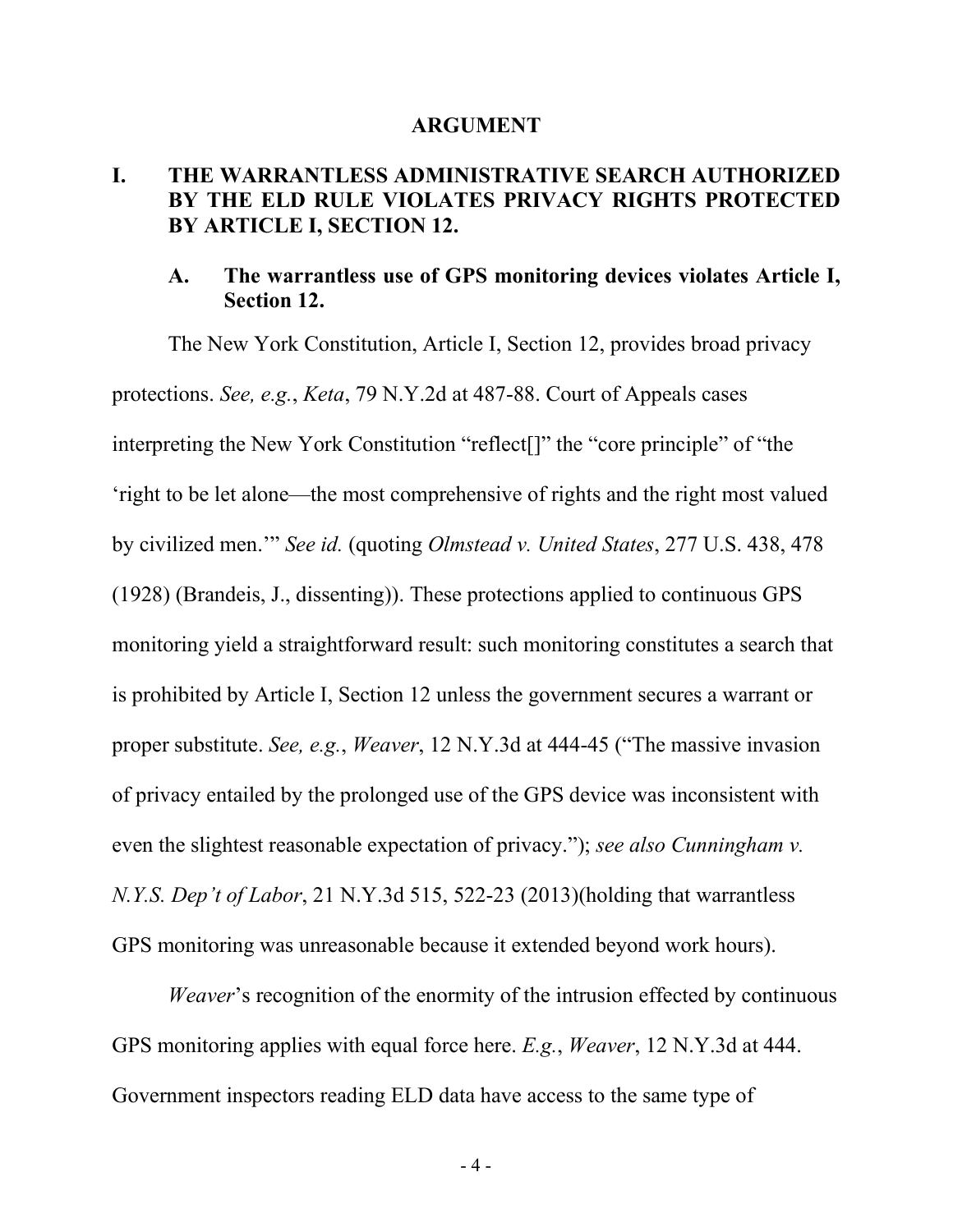continuous monitoring that the Court of Appeals in *Weaver* and *Cunningham* rejected, providing personal information such as the vehicle's (and driver's) identification, date, time, and GPS location. As the court below recognized, mandatory use and inspection of ELDs to enforce the HOS rules violates Article I, Section 12 unless it fits within a recognized exception to warrant requirement. *E.g.*, Decision & Order, NYSCEF No. 32 ("Opinion") at 8 (R-12). Contrary to the determination of the court below, however, the ELD Rule does not.

#### **B. The use of ELDs constitutes a search.**

<span id="page-10-0"></span>Continuous GPS tracking of a heavy truck (or other vehicle) is a "search" under Article I, Section 12. Further, the prolonged use of GPS is "inconsistent with even the slightest reasonable expectation of privacy." *See, e.g.*, *Weaver*, 12 N.Y.3d at 441-42, 445 ("[The People] contend only that no search occurred [when the government used GPS tracking], a contention that we find untenable."); *see also People v. Lewis*, 23 N.Y.3d 179, 188-89 (2014) (applying *Weaver* to even "limited GPS surveillance"), as the court below acknowledged. *See, e.g.*, Opinion at 6-7 (R-11) (stating that reviewing HOS records from an ELD is a search).

ELDs are sophisticated GPS tracking devices that integrate with the vehicle's engine. They automatically record the date, time, GPS location, engine hours, and vehicle miles along with the identification of the driver and motor carrier—24 hours a day, 365 days a year—regardless of whether the driver is on or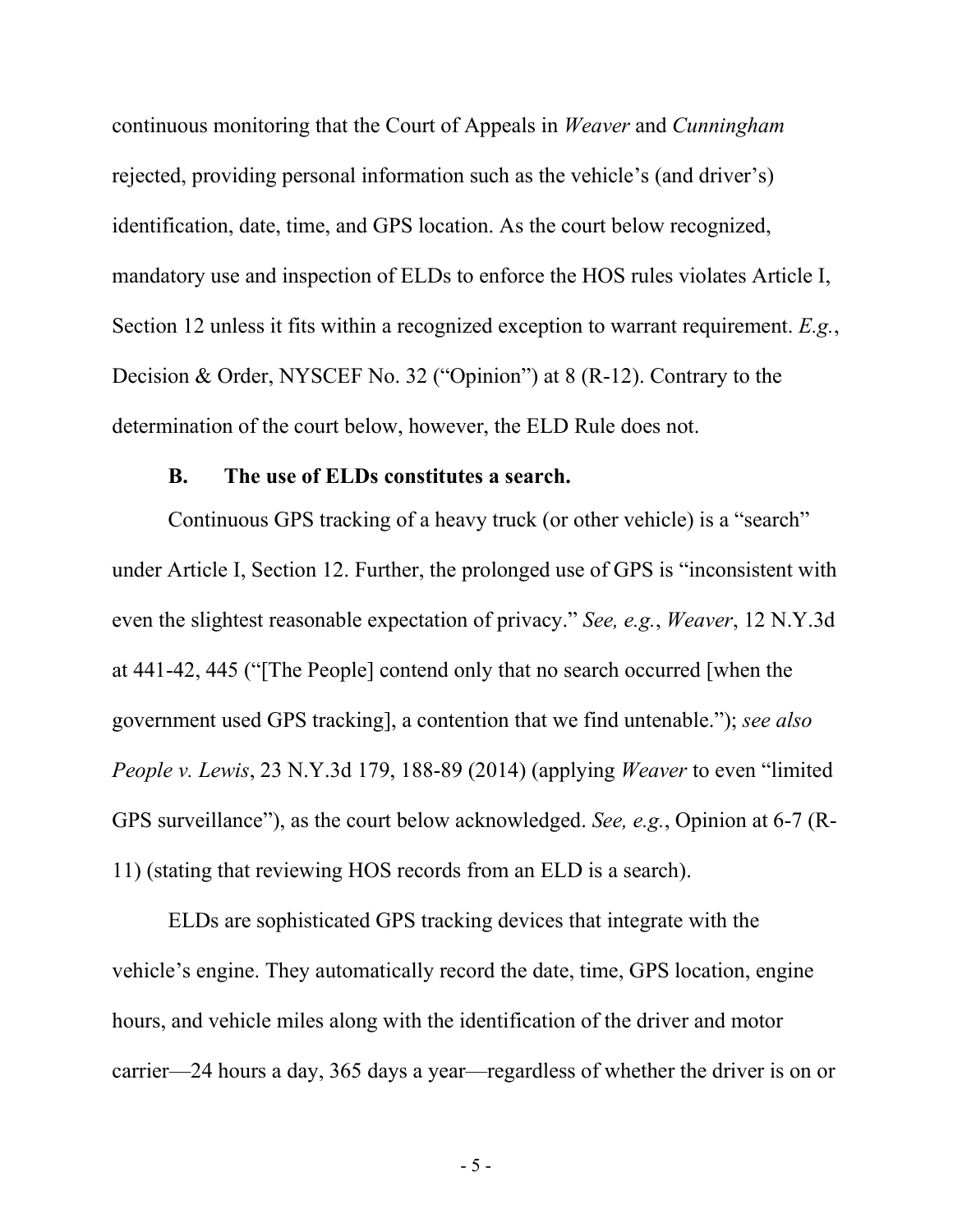off duty, driving in a professional or personal capacity, or even resting in the truck's sleeper berth. *See* Verified Petition & Class Action Complaint ("Compl.") ¶¶ 10-11, 70-72, 94-99 (R-20–21, R-29, R-32–33); N.Y. Comp. Codes R. & Regs. tit. 17, §§ 820.6, 820.13 (adopting 49 C.F.R. Part 395). Commercial trucking's interstate nature means that ELDs track and record drivers' activity beyond New York's borders and when their trucks are being used for purely personal purposes. *See* Compl. ¶¶ 33, 42 (R-24, R-25). The use of ELDs to further the enforcement of the HOS rules constitutes a search for the purposes of Article I, Section 12.

## <span id="page-11-0"></span>**C. Whether truck drivers have "consented" to mandatory inspections—which they have not—does not impact their challenge under Article I, Section 12.**

Respondents argue that commercial truck drivers have "consented" to ELD searches by participating in the industry. *See, e,g.*, Brief for Defendants-Respondents ("Respondents' Brief") at 35; *see also id.* at 18. But Plaintiffs and other drivers have not "consented" in any meaningful way, and such "consent" is not the relevant inquiry as to whether ELDs violate Article I, Section 12.

First, drivers have not "consented" to Respondents' unconstitutional searches. The Court of Appeals has held that the State cannot condition the continued exercise of a legitimate privilege on individuals' consent to violations of their constitutional privacy rights. *See Sokolov v. Village of Freeport*, 52 N.Y. 2d 341, 346-47 (1981) (noting that state cannot condition right to exercise privilege on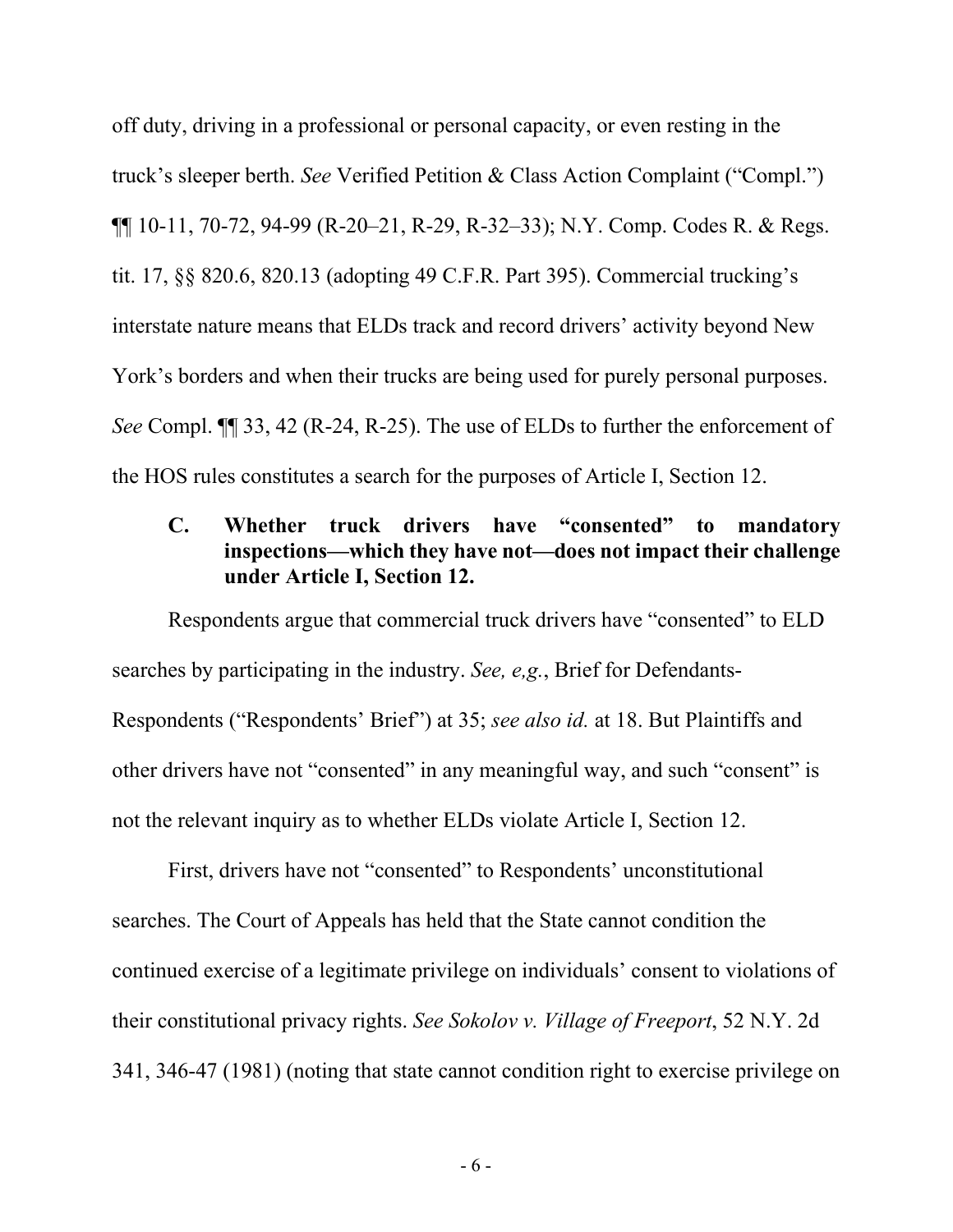acceptance of constitutional violation); *see also id.* at 346 (noting that consent to a search is not voluntary if given as condition to earn income).

Second, the United States Supreme Court has acknowledged that the legality of administrative searches is not premised on consent. *See, e.g.*, *United States v. Biswell*, 406 U.S. 311, 315 (1972) ("[T]he legality of the [carefully limited administrative] search depends not on consent but on the authority of a valid statute."); *see also United States v. Aukai*, 497 F.3d 955, 959 (9th Cir. 2007) (*en banc*) (noting that constitutionality of administrative searches does not depend on consent); *United States v. Burch*, 153 F.3d 1140, 1143 (10th Cir. 1998) (consent to an administrative search of a tractor/semi-trailer was "irrelevant" to authority to conduct the search).

Plaintiffs have not "consented" to GPS tracking through ELDs. But, more importantly, whether Plaintiffs and other drivers have "consented" does not bear on the constitutionality under Article I, Section 12.

## <span id="page-12-0"></span>**II. TRUCK DRIVERS MAINTAIN SIGNIFICANT PRIVACY EXPECTATIONS THAT MAY NOT BE IGNORED UNDER THE PERVASIVELY REGULATED INDUSTRY EXCEPTION.**

### <span id="page-12-1"></span>**A. Supreme Court improperly overlooked the privacy rights of drivers even when on duty.**

More than a decade ago, the Court of Appeals cautioned against the use of GPS tracking devices attached to vehicles and monitored by law enforcement. In *Weaver*, the Court discussed the invasiveness of GPS tracking devices: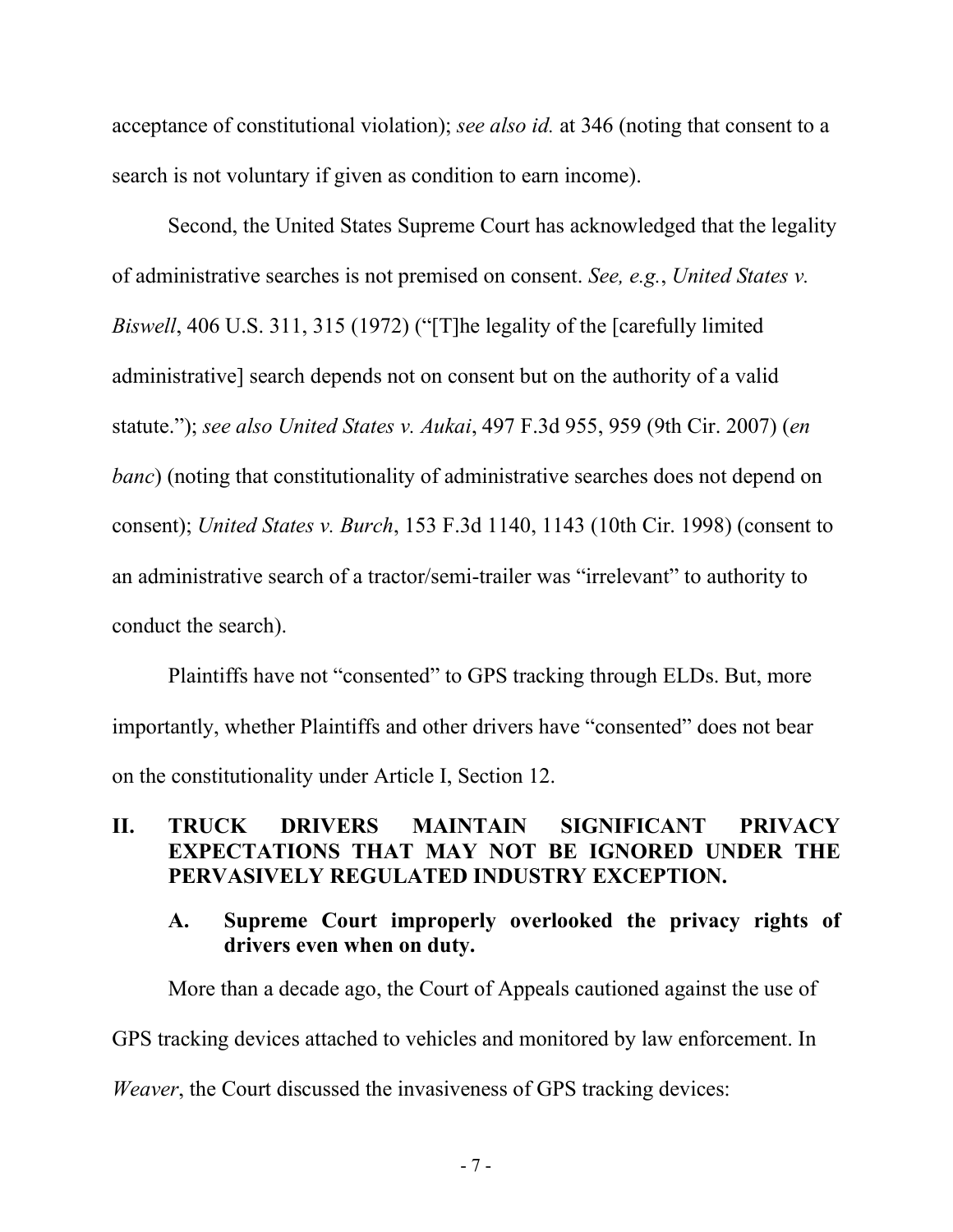"GPS is not a mere enhancement of human sensory capacity, it facilitates a new technological perception of the world in which the situation of any object may be followed and exhaustively recorded over, in most cases, a practically unlimited period. The potential for a similar capture of information or 'seeing' by law enforcement would require, at a minimum, millions of additional police officers and cameras on every street lamp."

*Id.* at 441. Used "at the unsupervised discretion of agents of the state," the Court noted that GPS tracking devices are not "compatible with any reasonable notion of personal privacy or ordered liberty." *Id*. The Court recited a litany of private places a vehicle may visit that a GPS tracking device will uncover when law enforcement

personnel review the data it records:

"[T]rips to the psychiatrist, the plastic surgeon, the abortion clinic, the AIDS treatment center, the strip club, the criminal defense attorney, the by-the-hour motel, the union meeting, the mosque, synagogue or church, the gay bar and on and on. What the technology yields and records with breathtaking quality and quantity is a highly detailed profile, not simply of where we go, but by easy inference, of our associations—political, religious, amicable and amorous, to name only a few—and of the pattern of our professional and avocational pursuits."

*Id*. at 441-42.

Plaintiffs in this action challenge the warrantless collection of the same information in the form of ELDs. The court below saw no issue with the government mandating that such equipment be installed in commercial trucks, and that the information it records be provided to police officers and truck inspectors upon request, as well as to the carriers whose loads the drivers are hauling—this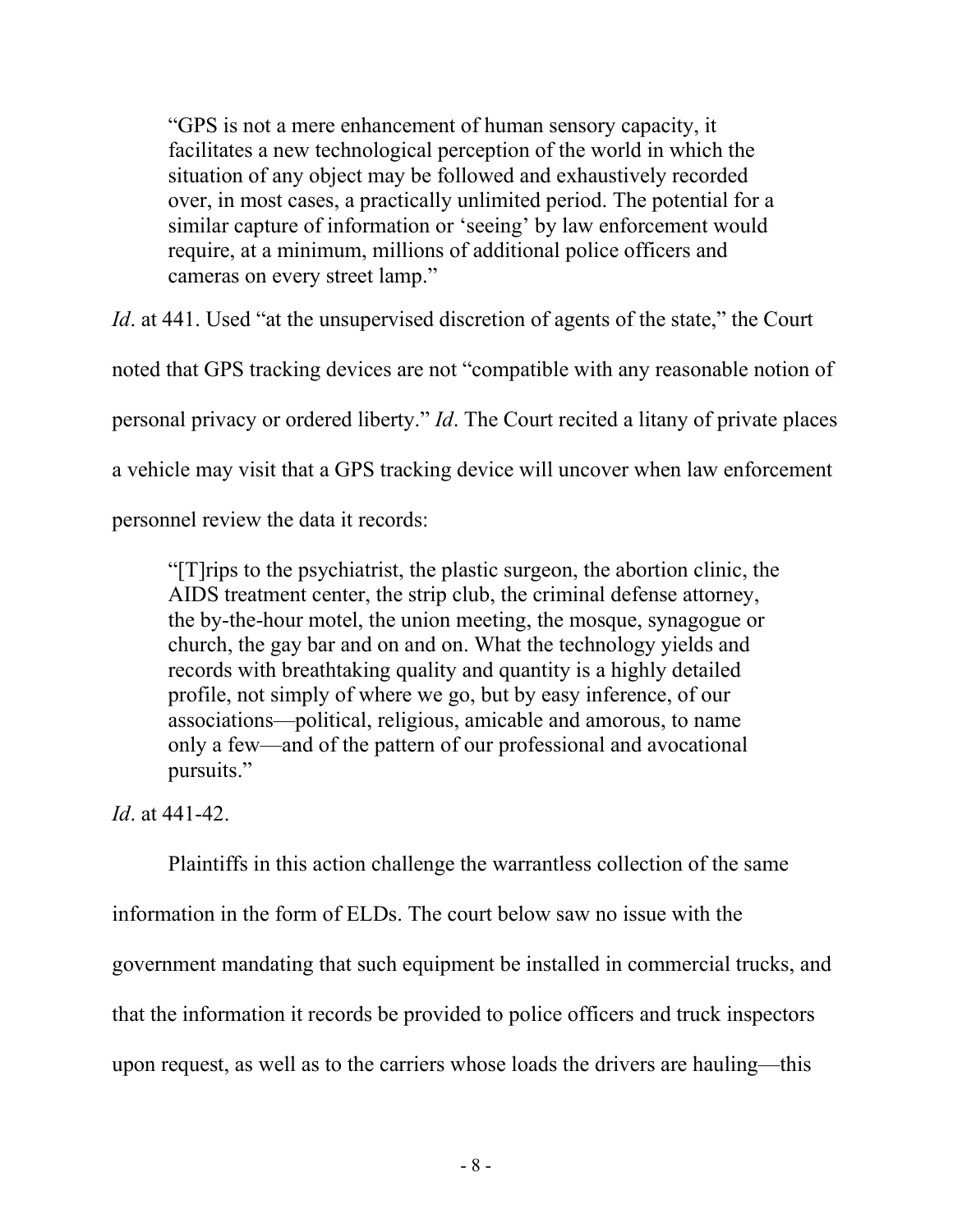despite that the devices record where the drivers are and what activities they are engaged in not only while they pursue their professional activities, but 24 hours a day, 365 days a year.

The court below disregarded the potential for abuse of a driver's privacy identified by the Court of Appeals in *Weaver*, *supra*, based on the fact that, because ELDs locate drivers to only a ten-mile radius while they log in to the ELD device under the status of "personal use," the ELD Rule eliminates the potential for abuse. Opinion at 5 (R-9). But the potential for privacy intrusions extends beyond those times when a driver may be operating his or her truck while logged in as operating for "personal use." Drivers frequently operate their vehicles while "onduty" when moving between loads, while looking for a new load, or waiting for dispatch, etc. They need not log out to the broader level of tracking if they are accomplishing a personal errand despite being on duty, and of course, drivers have privacy expectations even when they are logged in as "on duty." During such times their GPS devices locate drivers within much narrower geographic limits than assumed by the court below.

<span id="page-14-0"></span>**B. The pervasively regulated industry exception applies only to purely administrative inspections of business premises—not to the search of persons designed to support the expedient enforcement of criminal sanctions.**

The administrative search exception to the warrant requirement permits warrantless searches of commercial premises within pervasively regulated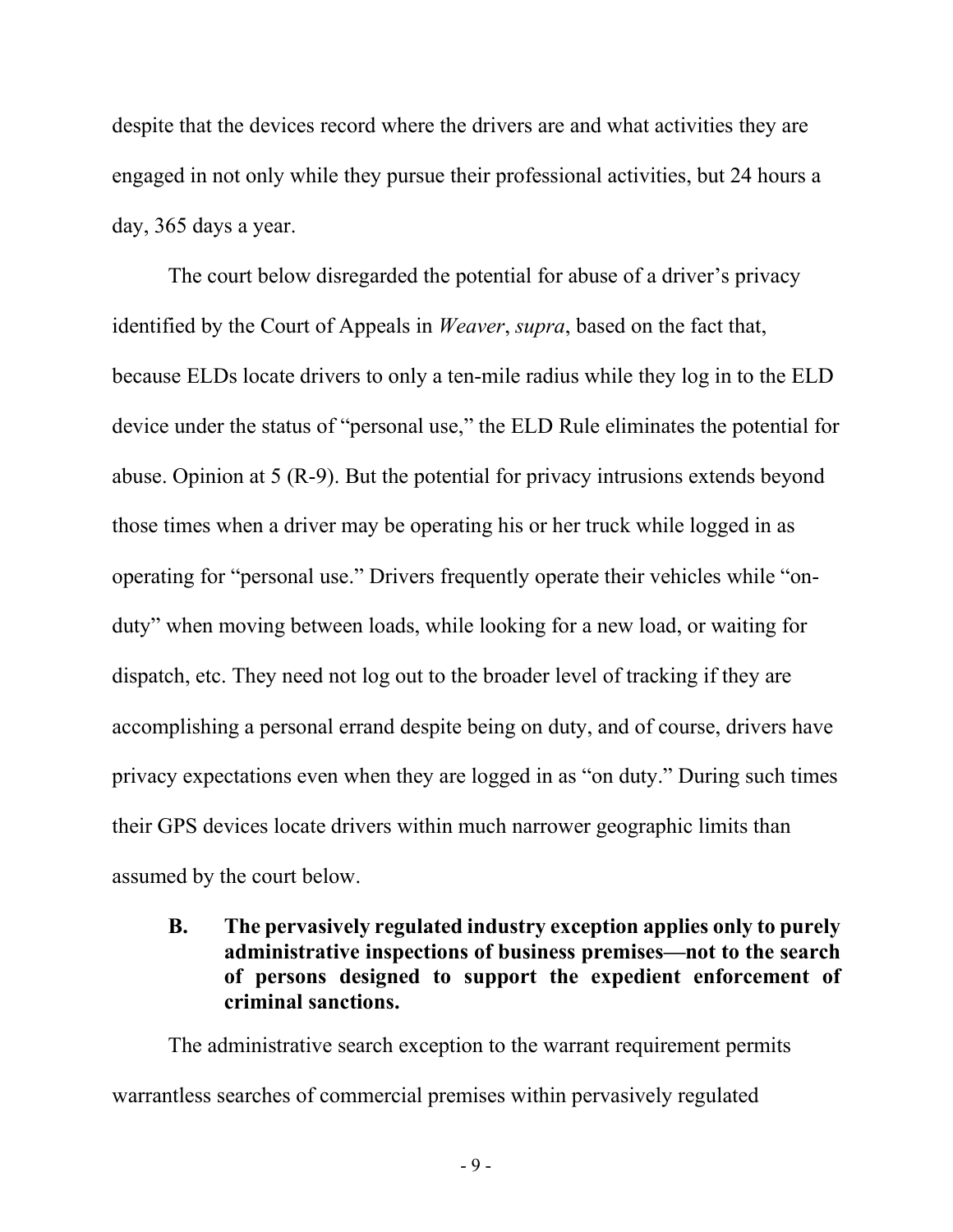industries. But the Court must not lose sight of the fundamental fact that "[t]he closely regulated industry exception applies to searches of *commercial* premises for *civil* purposes." *Rethinking Closely Regulated Industries*, 129 Harv. L. Rev. 797, 797 (2016) (emphasis in original); Plaintiffs' Brief at 33-37. Moreover, such warrantless administrative inspections must still be "reasonable" under Article 1, Section 12 of the New York Constitution.

There is no dispute that ELDs are intended to allow the authorities to monitor commercial drivers' compliance with the HOS requirements. In so doing, ELDs effect a search of a "person." The entire HOS scheme aims to monitor drivers' conduct to determine (and prevent) fatigue—goals that focus on the individual and not on any premises. That the government attempts to achieve these goals by tracking the drivers' trucks' movements does not change this fact. This search of a "person" does not fit within the administrative search exception for commercial premises. Likewise, there can be no dispute that violations of the HOS requirements are criminal violations. Plaintiffs' Brief at 27. Finally, as noted above, a truck driver's participation in a profession that is part of a closely regulated industry does not completely eradicate his expectation of privacy altogether particularly when his or her privacy is invaded by the use of a GPS device.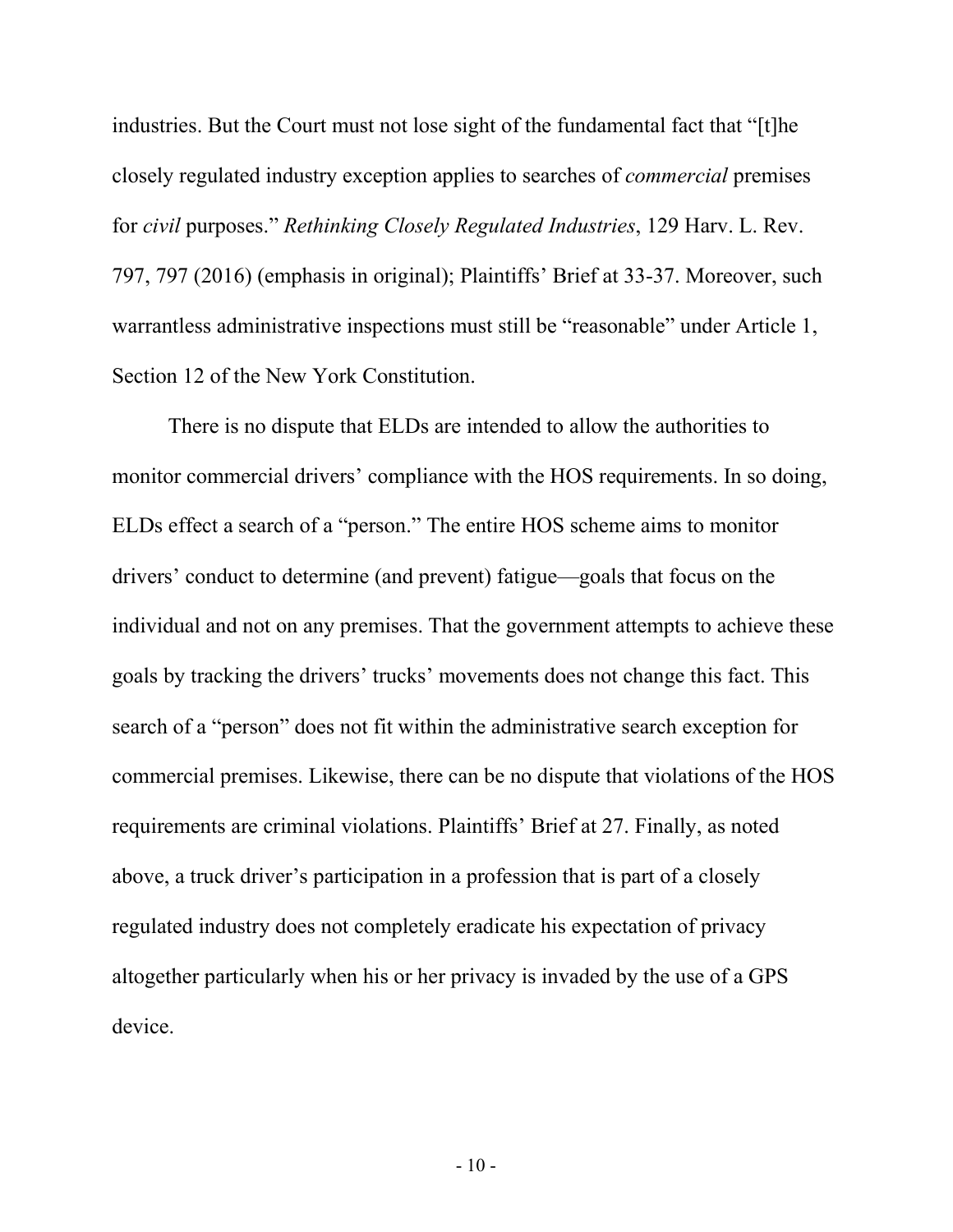- <span id="page-16-1"></span><span id="page-16-0"></span>**C. The ELD Rule fails to satisfy critical prerequisites for application of the pervasively regulated industry exception.**
	- **1. Respondents have not demonstrated a need for warrantless searches.**

Plaintiffs' opening brief points out that Respondents have failed to

demonstrate a specific need for a *warrantless* search. Plaintiffs' Brief at 41-43. The

Court of Appeals in *Keta* made it very clear that a substantial government interest

alone is not sufficient to justify a warrantless search under Article I, Section 12 of

New York's Constitution:

"Although the Supreme Court in *Burger* placed great weight on the fact that the statute is supported by a 'substantial' governmental interest and that warrantless inspections are 'necessary to further [the] regulatory scheme' ([482 U.S. at 708-10]), we deem these factors in themselves to be insufficient justification for departing from article I, § 12's general prohibition against warrantless, suspicionless searches. Such arguments are always available when the regulatory activity in question has a law enforcement-related goal. Obviously, the government's interest in law enforcement is always, by definition, 'substantial,' and tools such as unannounced general inspections, without judicial supervision or regulatory accountability, are always helpful in detecting and deterring crime. If these were the only criteria for determining when citizens' privacy rights may be curtailed there would thus be few, if any, situations in which the protections of article I, § 12 would operate. Indeed, the very purpose of including such protections in our Constitution was to provide a counterbalancing check on what may be done to individual citizens in the name of governmental goals."

*Keta*, 79 N.Y.2d at 500. Critically, the administrative record does not attempt to

establish a need for a *warrantless* search. Respondents' Brief likewise fails to offer

justification for a *warrantless* search. The pronouncement of the Court of Appeals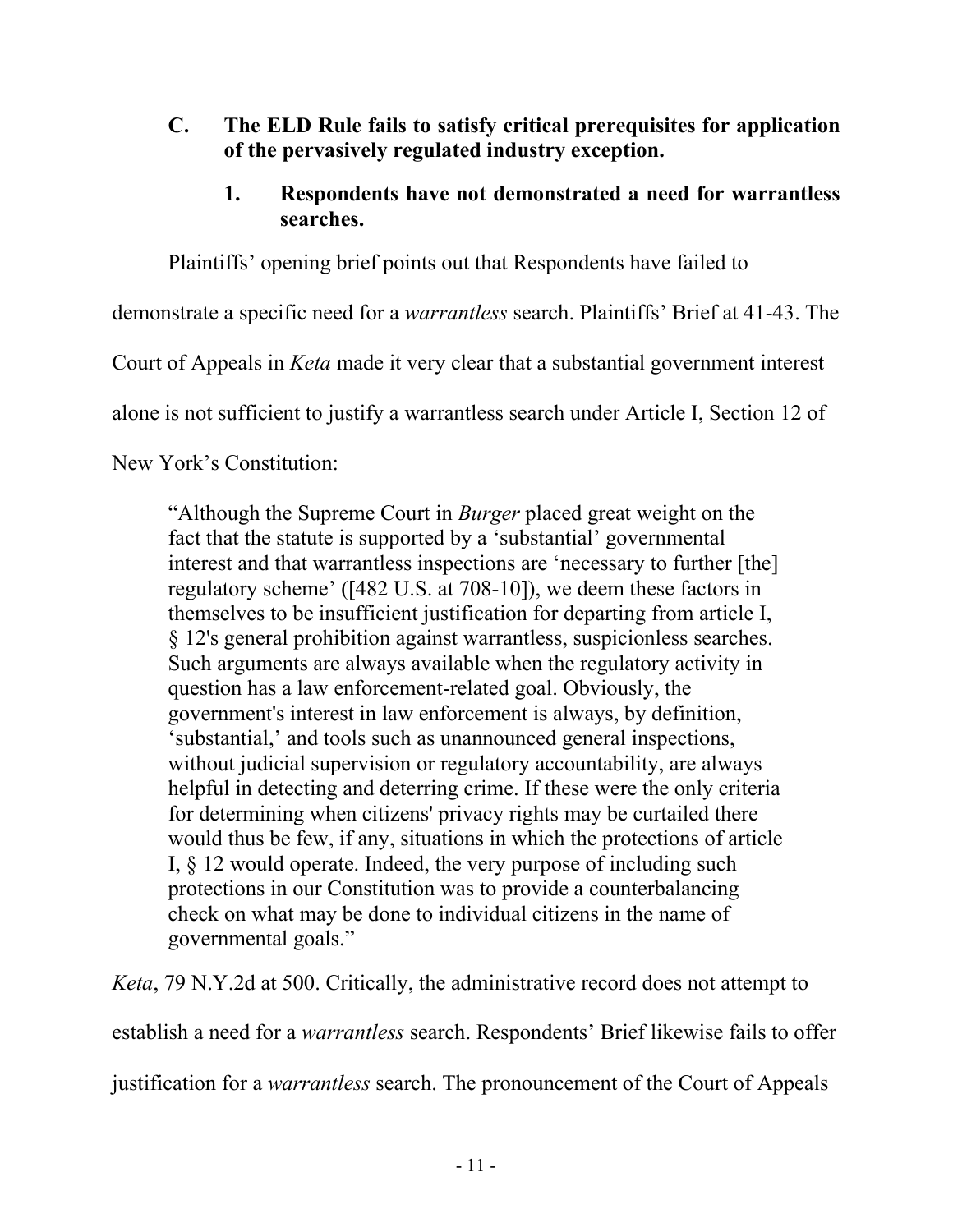in *Keta* controls. Plaintiffs have set forth a cause of action arising out of Respondents' failure to offer justification for the *warrantless* searches authorized by the ELD Rule.

# **2. The ELD Rule does not include explicit, meaningful limitations on warrantless searches.**

<span id="page-17-0"></span>Plaintiffs' opening brief demonstrated that Respondents' ELD Rule fails to include explicit and meaningful limitations on the warrantless searches it authorizes. Plaintiffs' Brief at 43-46. The Court of Appeals in *Keta* made it abundantly clear that an authorizing statute must set forth "a minimum or maximum number of times that a particular establishment may be searched within a given time period." *Id*. 79 N.Y.2d at 499, 500. The Appellate Division, First Judicial Department provided additional scope to this holding:

"NY City Charter  $\S 436$  is facially unconstitutional ... because it is unlimited in scope, and provides 'no meaningful limitation on the discretion of inspecting officers' (*id.* at 497). NY City Charter § 436 contains no limits on the time, place, and scope of searches of persons or property."

*Collateral Loanbrokers Ass'n of N.Y., Inc. v. City of New York*, 178 A.D.3d 598, 600 (1st Dept. 2019), *appeal dismissed*, 36 N.Y.3d 933 (2020).

The court below did not adequately distinguish these holdings. Advising drivers generally that they may be subject to frequent inspections is no substitute for the detailed notice required under *Keta* for warrantless inspections to support law enforcement.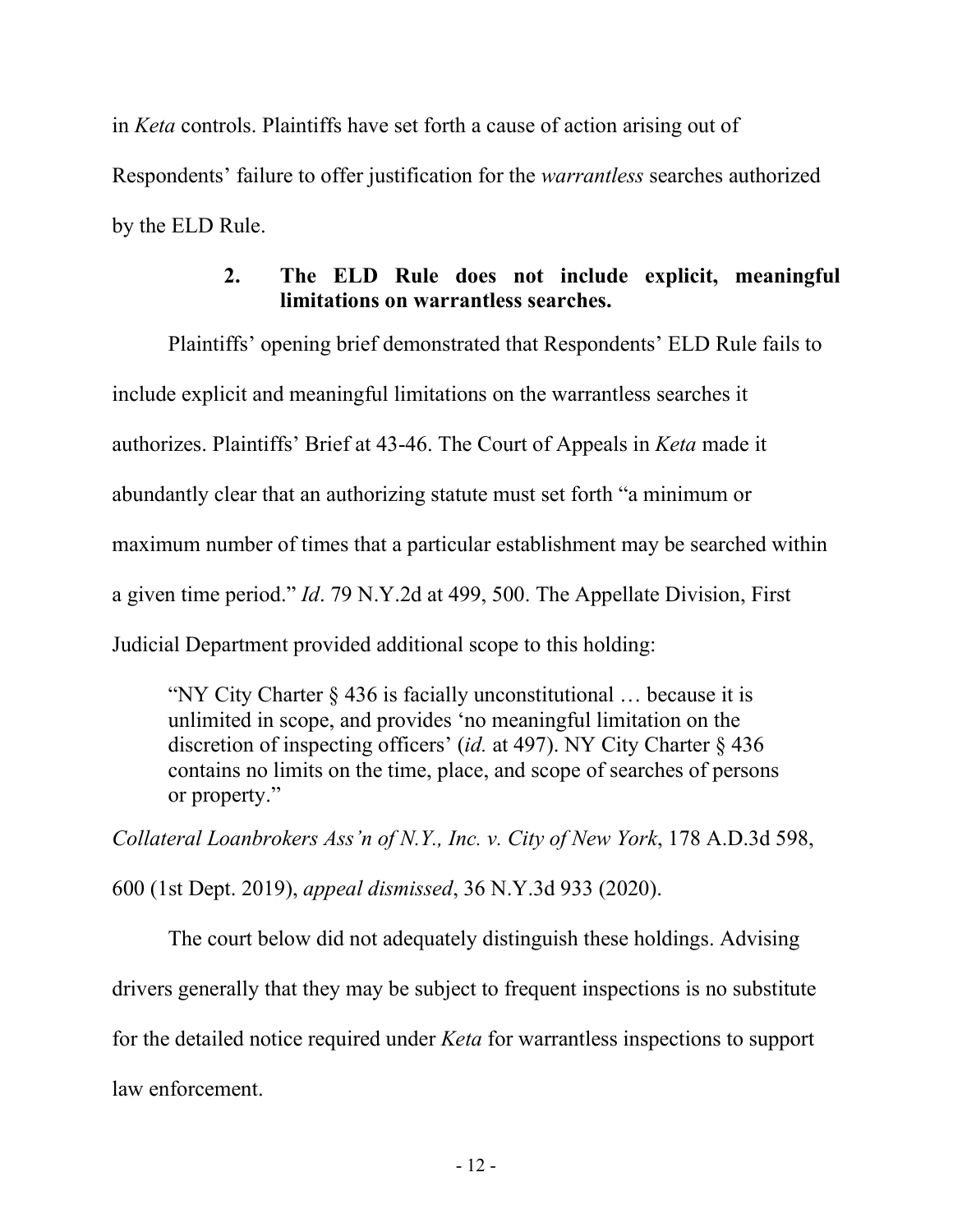The court below instead pointed to a driver's diminished expectation of privacy arising from the pervasive regulation of the industry. The court, for example, cited to regulations on mattress thickness in the truck's sleeper berths, on truck weight limitations, and on materials used in brake hoses as reasons why privacy protections against warrantless searches under Article I, Section 12 may be diminished. Opinion at 8 (R-12). But accepting straight-forward safety rules does not strip drivers of important constitutional protections particularly when GPS surveillance is involved.

*United States v. Knight*, 306 F.3d 534 (8th Cir. 2002) (cited by Respondents), demonstrates this dichotomy. After an Iowa State Trooper stopped a commercial truck driver for having a radar detector, the trooper began a North American Standard Level III inspection. *See Knight*, 306 F.3d at 535; Commercial Vehicle Safety Alliance, *Truck Inspection Program, North American Standard Level III Driver–Only Inspection Procedure* (1996); *see also* 49 C.F.R. § 350.115. The inspection guidelines permitted the trooper to examine the driver's "driver's license; medical examiner's certificate (and waiver, if applicable); records of duty status; driver's daily vehicle inspection report; documentation of periodic inspections; shipping papers and/or bills of lading, and receipts or other documents that may be used to verify the log." *Knight*, 306 F.3d at 535. Soon after the search was underway, the trooper sought permission to search the driver's locked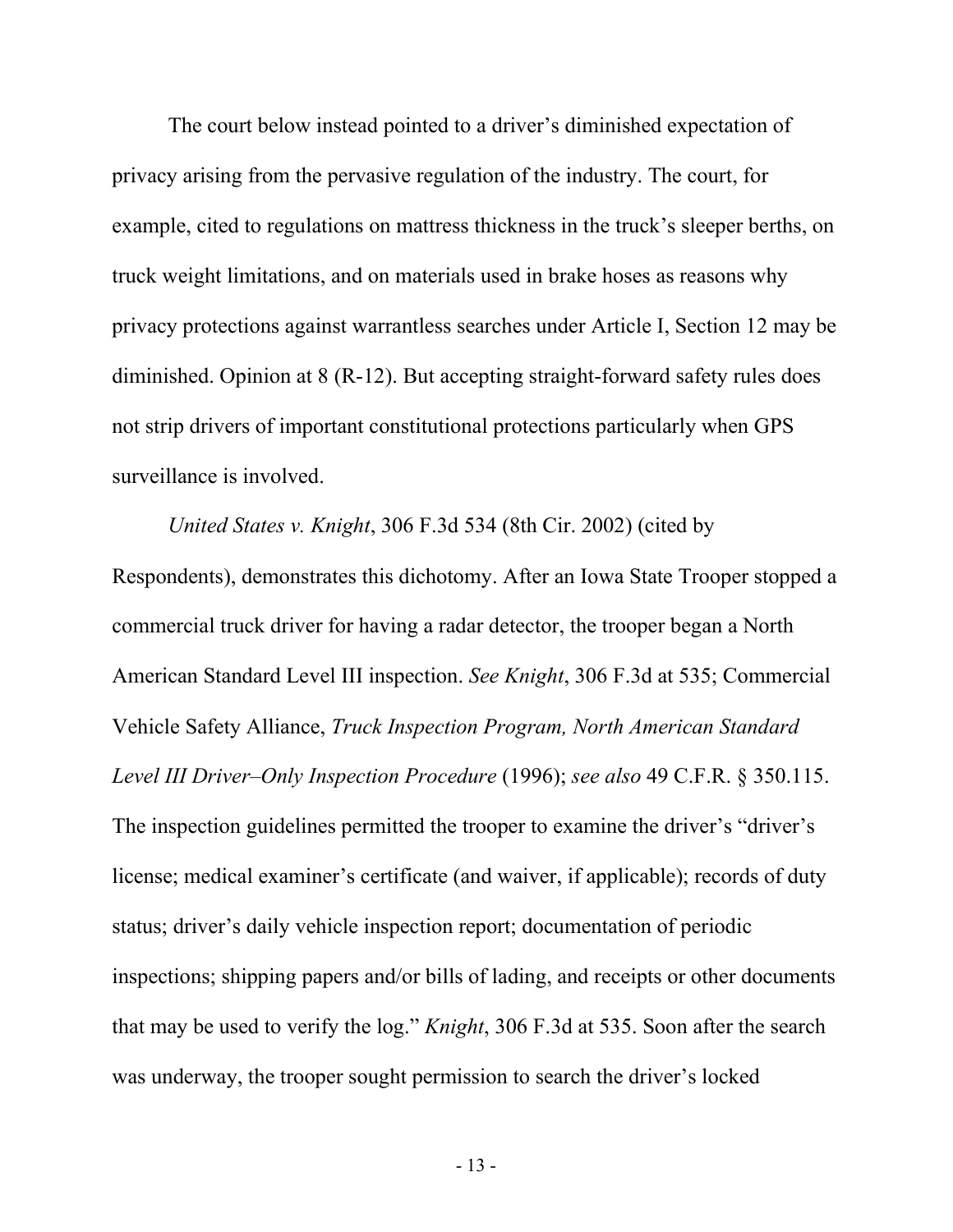briefcase. The driver refused, but the trooper searched the briefcase anyway and found a firearm. Because the driver was a felon, he could not lawfully possess a gun.

The trial court denied the driver's request to suppress the evidence of the gun. On appeal, the Eighth Circuit reversed his conviction, noting:

"The relevant guidelines, however, do not permit the search of personal belongings, and we believe that they could not constitutionally do so, because in the context they would not sufficiently limit officer discretion as *Burger* requires."

*Knight*, 306 F.3d at 535-36. Even under the relatively weaker privacy protections provided by the Fourth Amendment, administrative search schemes must provide adequate limitations on scope and frequency. That a driver may be subject to a general safety inspection including his mattress thickness, worn tire treads, etc. does not open the door to warrantless intrusion under GPS tracking.

The court below contends that other provisions in the ELD Rule supposedly limit officer discretion. For example, data collected under the ELD Rule only involves driver duty status and may only be used to aid enforcement of the HOS regulations. Opinion at 8-9 (R-12–13). In truth, directives on ELD specifications and how ELDs must be installed and what the data generated by the ELD may be used for were intended to establish the authority of enforcement officers to act to enforce HOS regulations. Those provisions were never intended to limit the circumstances of use for the protection of drivers.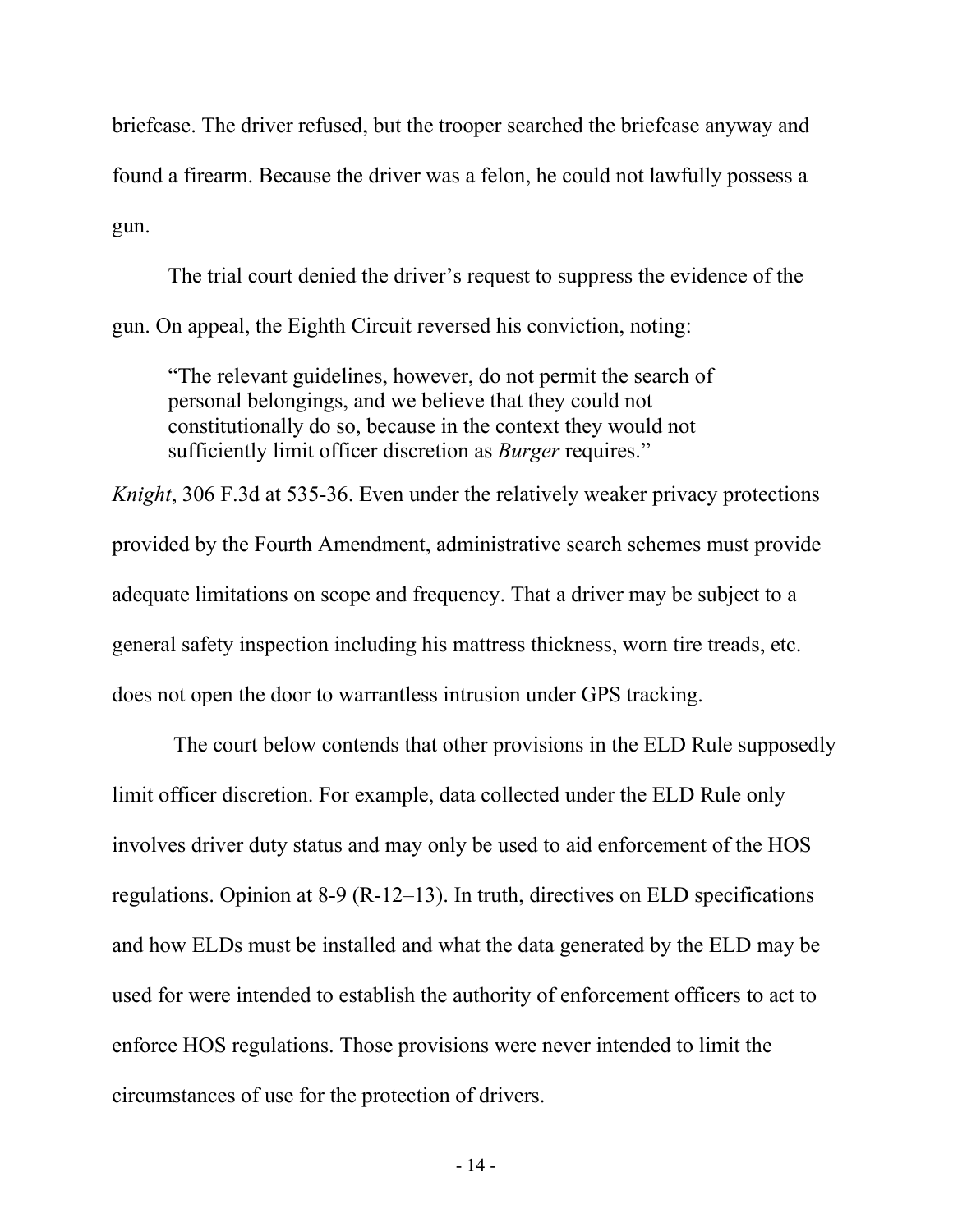The court below attempts to distinguish *Keta* on the grounds that it is a *pretext* case where administrative searches were being used as a pretext for criminal enforcement. Opinion at 9 (R-13). But *Keta*'s holding is not so limited. The Court made clear that the government cannot use warrantless searches to gather evidence to enforce crimes, whether pretextual or otherwise. *See Keta*, 79 N.Y.2d at 498 (holding that administrative search exception "cannot be invoked" where the warrantless search is being used to uncover evidence of a crime in support of penal enforcement). Searches using ELDs fit well within *Keta*'s admonishment, as the ELD Rule's authorizing statutes and regulations specifically direct the use of ELD data to support enforcement of penal provisions under New York Law.

> <span id="page-20-0"></span>**3. The ELD Rule fails to include basic measures required by federal statute and regulations including measures to preserve confidentiality and limit the use of data obtained by ELDs.**

The ELD Rule fails to contain even minimal limits on law enforcement discretion, or any privacy right protections required under Article I, Section 12. The complete absence of protections under the ELD Rule is further evidenced by the rule's disregard of important federal mandates:

> • No regulation addresses reciprocity with other states concerning potentially unnecessary and duplicative inspections as required by 49 C.F.R. § 350.201(k).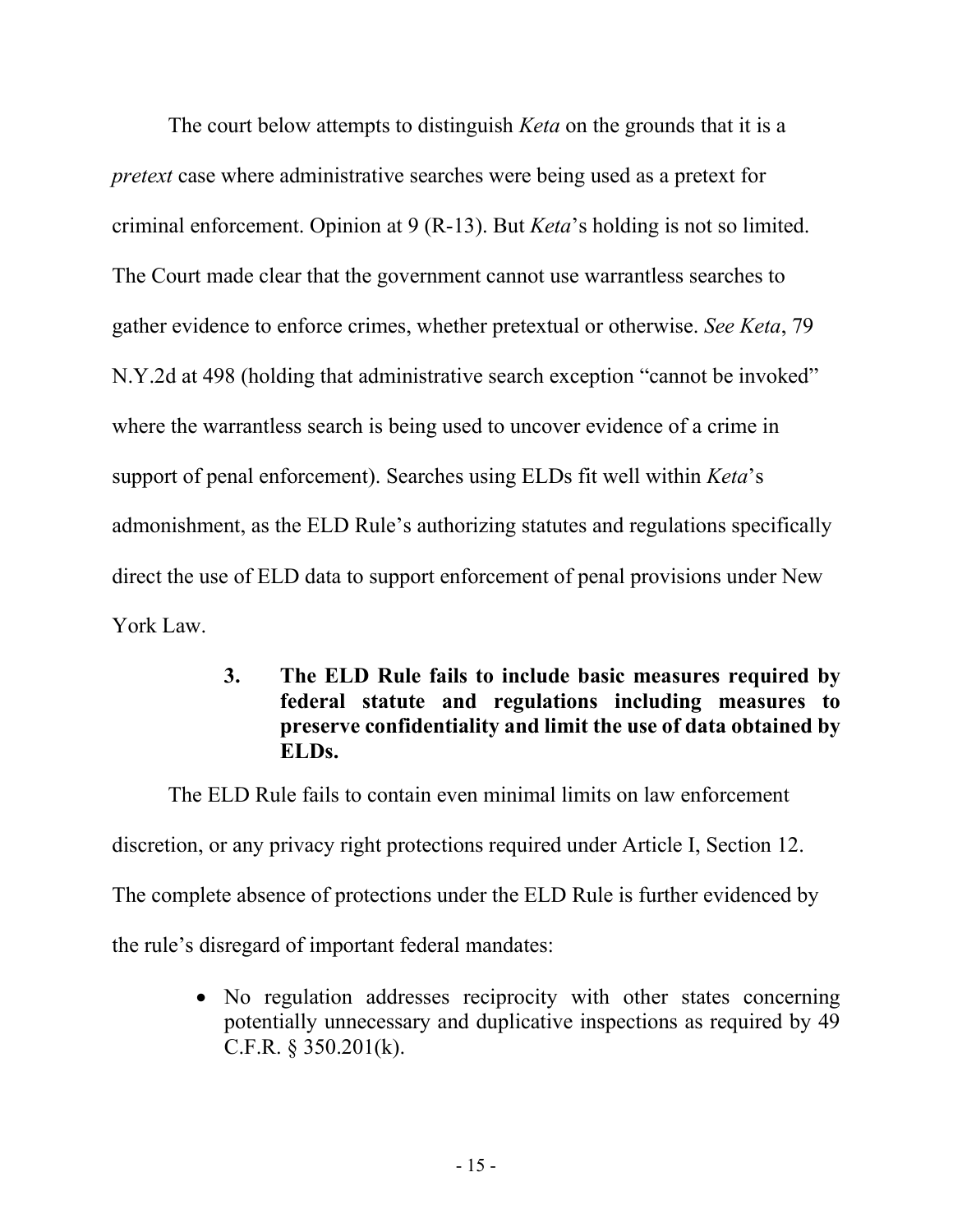- Nothing limits the use of ELD data to hours-of-service enforcement as required by 49 U.S.C. § 31137(e)(1), (3).
- No measures have been instituted to preserve the confidentiality of personal ELD data as required by 49 U.S.C. § 31137(e)(2).
- No measures have been instituted to protect the privacy of CMV drivers as required by 49 U.S.C. § 31137(d)(2).

Respondents, as participants under the Motor Carrier Safety Assistance

Program ("MCSAP"), are obligated to include such measures when incorporating

the federal ELD rule into state law. Plaintiffs' Brief at 30-31. The ELD Rule

demonstrates no proper regard for fundamental principles ensuring privacy,

whether developed through New York judicial precedent or federal statutes or

regulations that New York is obliged to follow under its MCSAP agreement.

Respondents ignore fundamental protections with serious implications for their

responsibilities under Article I, Section 12.

## <span id="page-21-0"></span>**III. THE ELD RULE VIOLATES ARTICLE I, SECTION 12 BECAUSE IT AUTHORIZES WARRANTLESS USE OF GPS TRACKING TO ENFORCE PENAL OFFENSES.**

Plaintiffs advance a straightforward application of the *Keta* Court of Appeals decision and ask this Court to reject Defendants' attempt to expand the narrow, limited exception to the warrant and probable cause requirements which is available for proper administrative searches, but not for the type of search authorized here.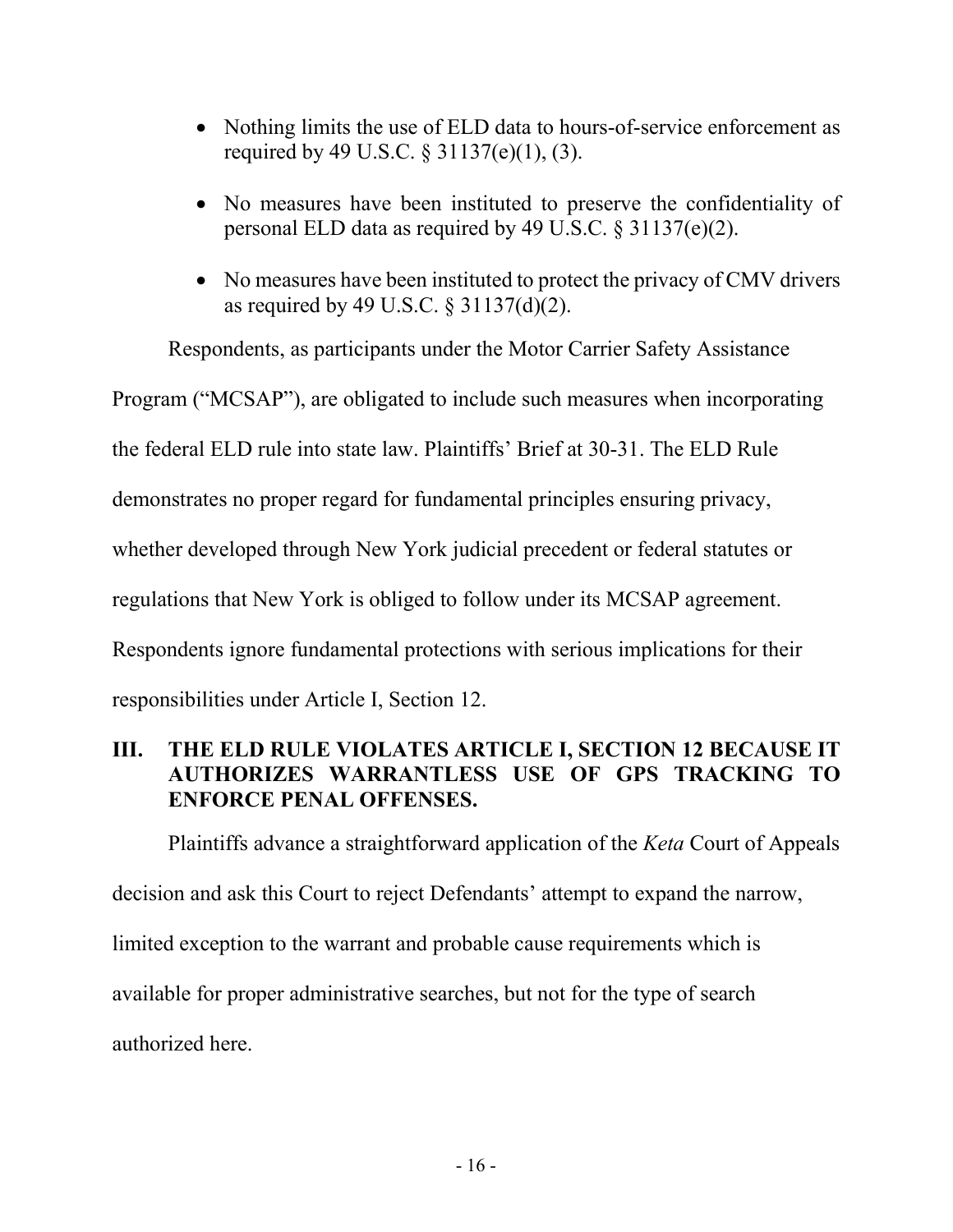## <span id="page-22-0"></span>**A. Respondents mischaracterize the legal theory upon which Plaintiffs proceed.**

Respondents seriously mischaracterize the legal theory upon which Plaintiffs proceed and fail to address the underlying merits of Plaintiffs' actual position. Respondents assert that Plaintiffs' position is "that an administrative search is unconstitutional simply because the consequences for violations of the administrative scheme include criminal offenses – a common feature of many regulatory inspection regimes." Respondents' Brief at 25-26. Plaintiffs do not contest the proposition that the imposition of penal sanctions for failure of a person to comply with the record-keeping and reporting requirements of a *proper administrative program* does not, standing alone, render that program unconstitutional. That proposition does not apply where, as here, the relevant program is not properly administrative. The actual theory of Plaintiffs' case is that, contrary to the finding of the court below, the ELD Rule does not include a proper administrative program. Plaintiffs' Brief at 23-26. Administrative searches, like the ones at issue here, that are designed specifically to uncover evidence of penal violations, are subject to traditional warrant upon probable cause requirements of Article I, Section 12. The Court of Appeals in *Keta* specifically held that a proper program "must be part of a comprehensive administrative program that is *unrelated* to the enforcement of criminal laws." 79 N.Y.2d 474, 502-03 (emphasis added).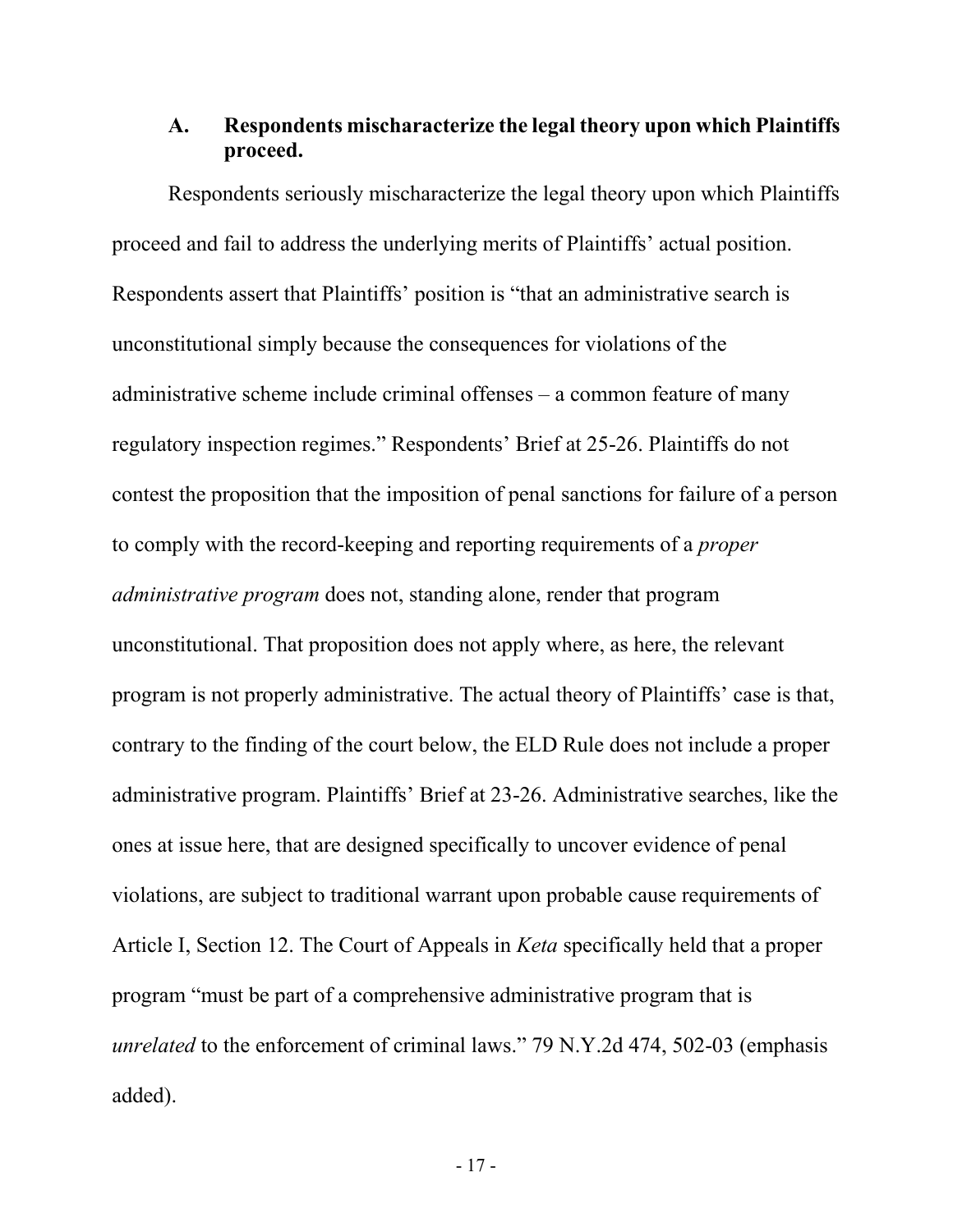The ELD Rule, however, is specifically designed to enforce HOS

regulations, which are punishable by penal sanctions, based upon data (evidence) acquired pursuant to warrantless searches. The central purpose of the ELD Rule is to gather evidence to support directly "the enforcement of criminal laws." *Id. Keta*'s holding did not address potential penal sanctions imposed for failure to maintain proper administrative records as asserted by Respondents. Respondents' Brief at 25-26.

### **B. Respondents fail to address** *Keta***'s application to Plaintiffs' claims.**

<span id="page-23-0"></span>Having rejected the U.S. Supreme Court's Fourth Amendment analysis in *Burger* as a basis for its Article I, Section 12 analysis in the case then before it, the *Keta* Court reaffirmed its own *Burger* analysis:

"Thus, we adhere to the view expressed in *People v Burger* (67 NY2d, at 344 . . .) that the so-called 'administrative search' exception to the Fourth Amendment's probable cause and warrant requirements cannot be invoked where, as here, the search is 'undertaken solely to uncover evidence of criminality' and the underlying regulatory scheme is 'in reality, designed simply to give the police an expedient means of enforcing penal sanctions.'"

*Keta*, 79 N.Y.2d at 498.

The Court of Appeals in *Keta* makes it abundantly clear that, in New York, administrative inspections may not be *designed* to uncover evidence of crime. But under 49 U.S.C. § 31137(e), that is the *sole* purpose of the ELD Rule, since driver tracking data may only be used to enforce the HOS regulations and failure to comply with the HOS regulations constitutes a penal violation in New York. *See*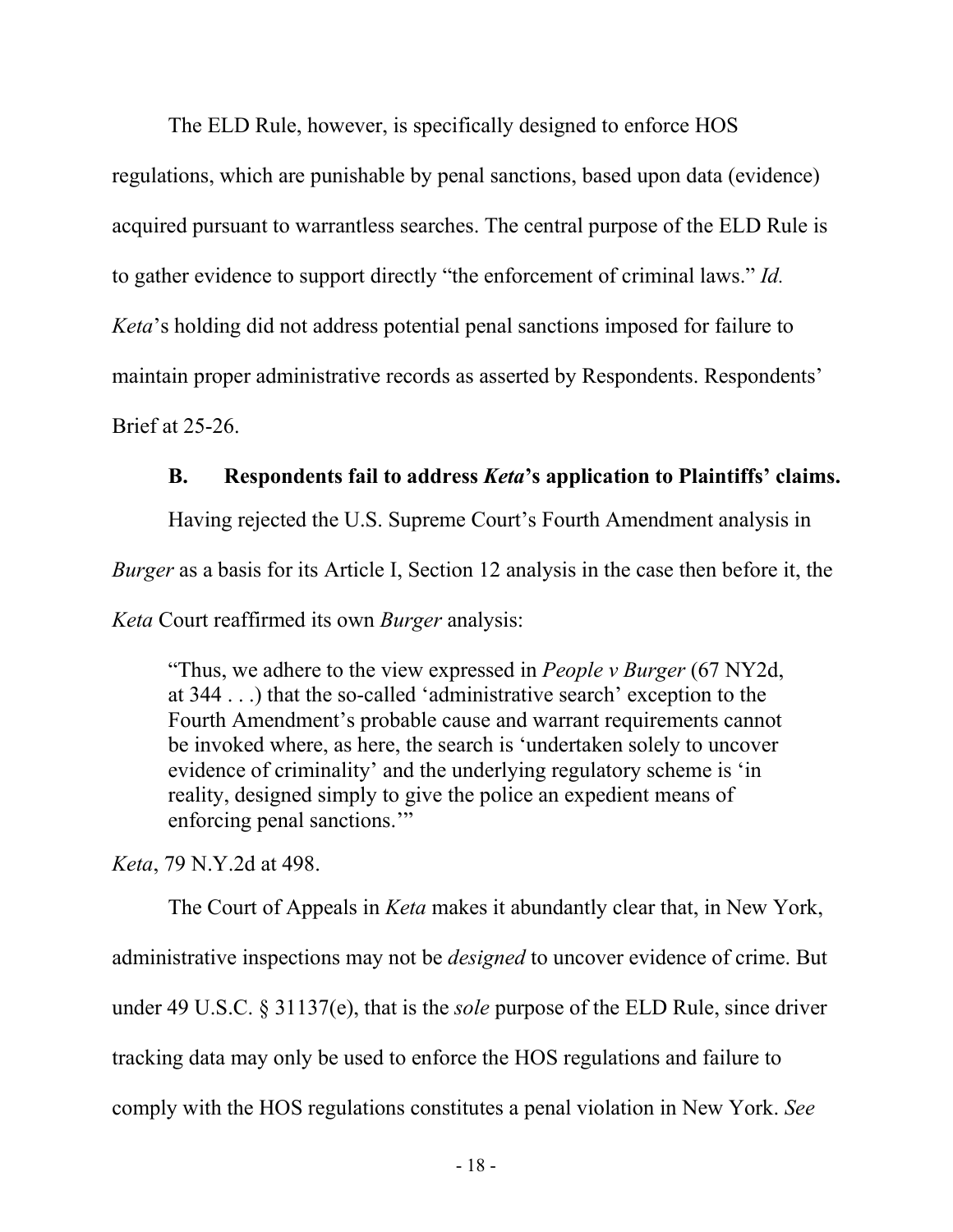Plaintiffs' Brief at 28-31; *see also* N.Y. Comp. Codes R. & Regs. tit. 17, § 820.10. The *Keta* Court firmly rejected the majority opinion of the U.S. Supreme Court in *Burger* and aligned itself—and New York law—with the views of the dissenting opinion in *Burger.*

The *Keta* opinion and the theory of Plaintiffs' claim here fully align with the dissenting opinion in the U.S. Supreme Court's *Burger* case, which addresses problems arising with regulatory programs that include both administrative inspections *and* criminal investigations. *Keta* recognizes that the New York Constitution protects persons in these situations, whereas the *Burger* majority opinion (rejected in *Keta*) held that the Fourth Amendment does not provide such protections. The mandate that ELD data be used *only* for enforcement of the HOS rules (49 U.S.C. § 31137(e)), which carry penal sanctions, eliminates any ambiguity or uncertainty as to the fact that the investigative activity established in the ELD Rule is aimed directly and exclusively at uncovering criminal violations.

Most penal statutes serve one or more societal interests in addition to providing a criminal penalty for individual misconduct. That a warrantless search designed to uncover evidence of a penal infraction may also serve some broadly identified public policy does not, as Respondents contend, exempt that search from constitutional restraints. Respondents' Brief at 28. Both the U.S. Supreme Court and New York's Court of Appeals recognized that a state may authorize dual

- 19 -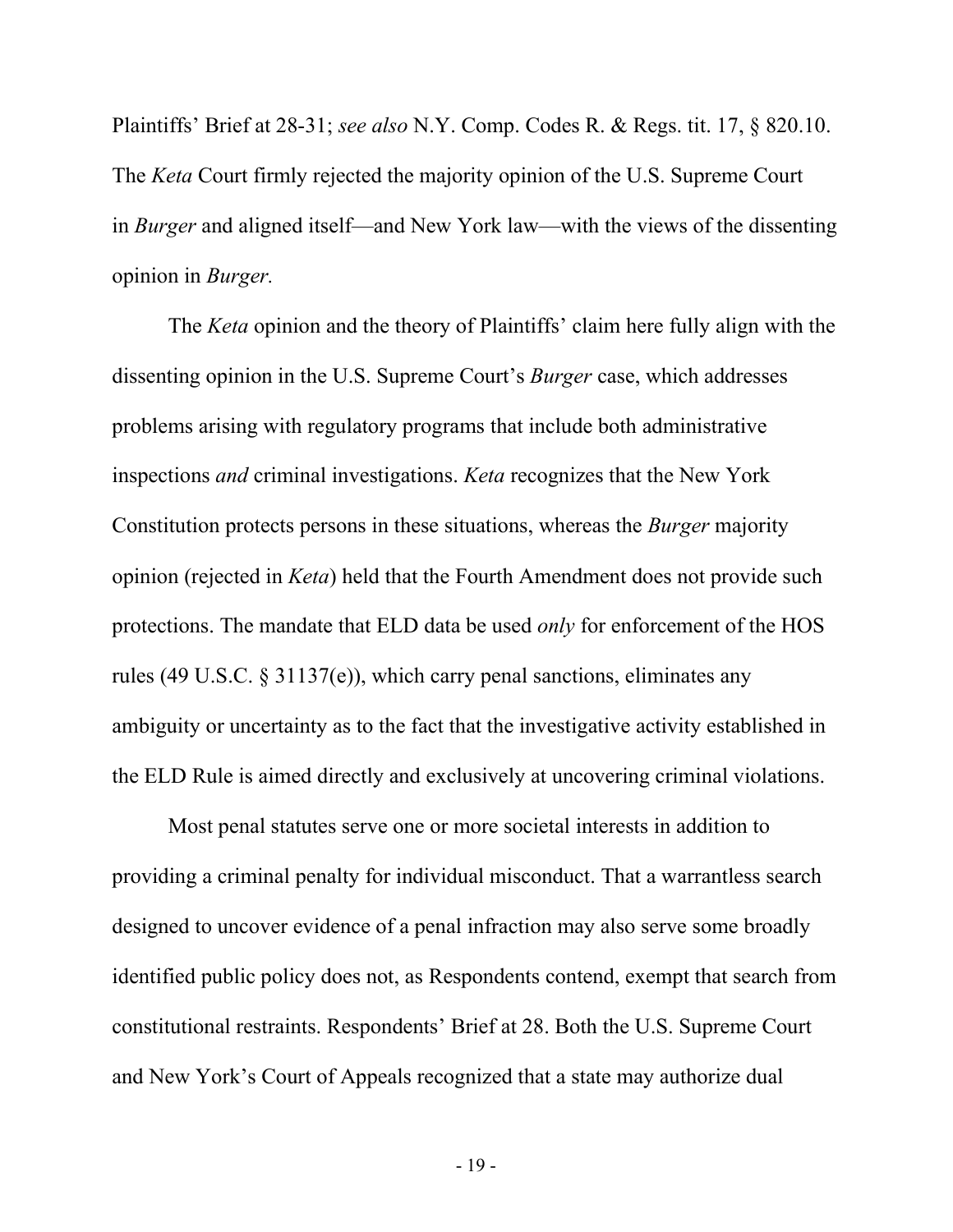approaches to important problems like automobile theft. Part of the enforcement scheme may lie outside the criminal code; that does not exempt the criminal aspect from Article I, Section 12's restraints.

The *Keta* opinion recognizes that New York has taken a dual approach to the problem of automobile theft. *Keta* requires New York courts to balance the overlapping approaches between the penal law and administrative regulation. It concluded ultimately that the balancing exercise undertaken by the U.S. Supreme Court under the Fourth Amendment in *Burger* did "not adequately serve" the values embodied in Article I, Section 12 of the New York Constitution. *Keta*, 79 N.Y.2d at 451. Thus, the Court in *Keta* does not support Respondents' position that a regulatory scheme "not created solely to uncover evidence of criminality" may proceed with warrantless administrative searches. Respondents' Brief at 28.

Rather, the Court unequivocally rejects this position: a proper program "must be part of a comprehensive administrative program that is *unrelated* to the enforcement of criminal laws." *Keta*, 79 N.Y.2d at 502-03 (emphasis added). The Court in *Keta* made it clear that "the administrative search exception should remain a narrow and carefully circumscribed one." *Id*. at 499. Moreover, the Court of Appeals has "never suggested the existence of a generalized, wholesale exception to the warrant and probable cause requirements that may be invoked whenever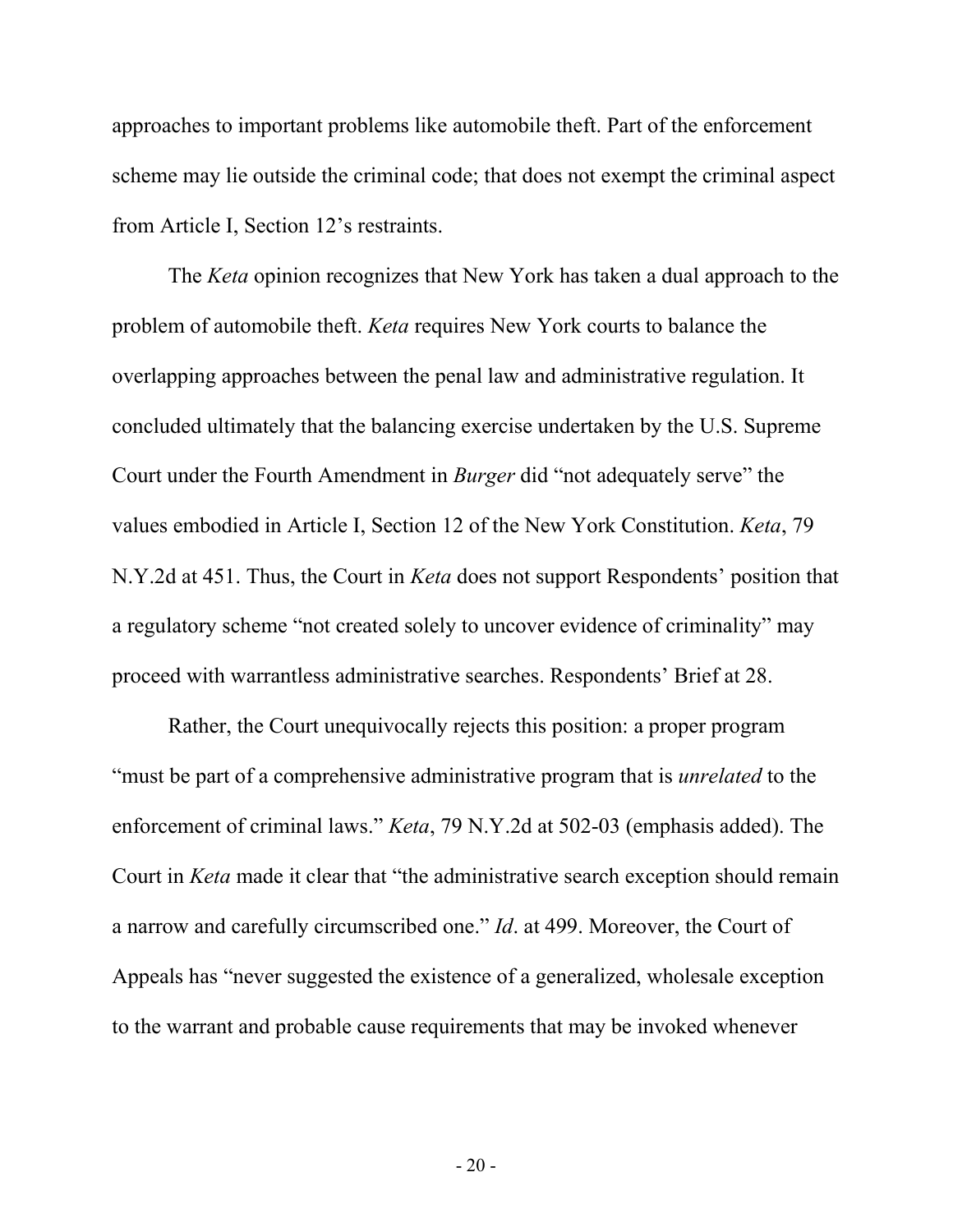necessary to enhance the effectiveness of the State's law enforcement efforts." *Id.* at 501.

Respondents' repeated invocation of *People v. Quackenbush*, 88 N.Y.2d 534 (1996), to support a vastly expanded exception to the warrant requirement is contrary to *Keta*'s "narrow and carefully circumscribed" admonishment. *Quackenbush* involved statutory inspection of vehicles involved in accidents resulting in death or serious bodily injury. The purpose of the inspection was to identify causes of accidents and to remove defective vehicles from the road to avoid further accidents. While some of the vehicle inspections might reveal defects that could subject the owners to potential penal charges, the purpose of the statutory provision authorizing the inspections was not aimed directly at criminal enforcement. The narrow set of facts in *Quackenbush* hardly supports a vastly expanded exception to the warrant requirement that would swallow up the ELD Rule at issue here and other regulatory schemes aimed directly at penal enforcement.

 The ELD Rule here fails here under Article I, Section 12 because it is not "part of a comprehensive administrative program that is *unrelated* to the enforcement of criminal laws." *Keta*, 79 N.Y. 2d at 502-03 (emphasis added). None of the cases cited by Respondents supports their proposed expansion of the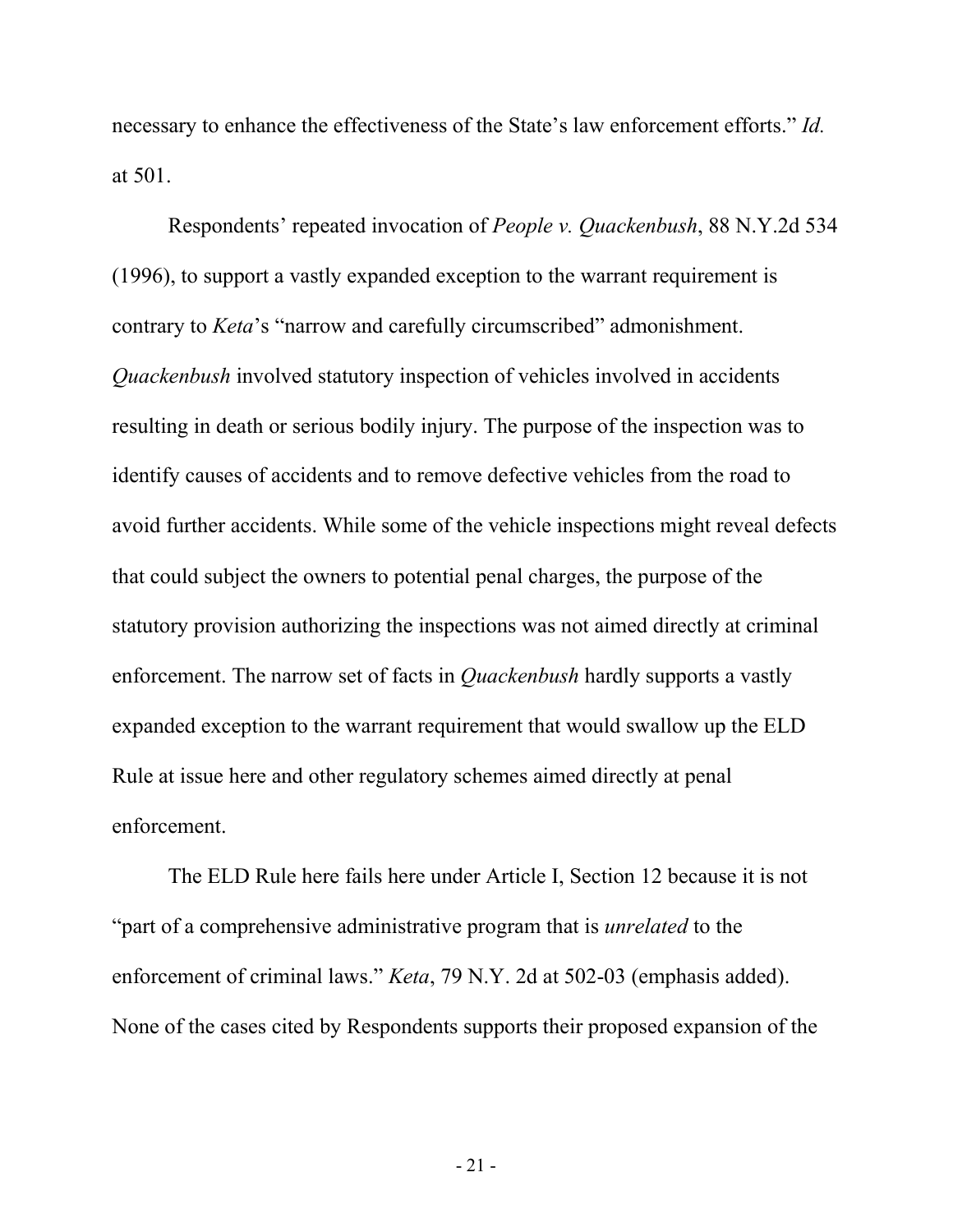administrative search exception to apply to administrative programs directly related to the enforcement of criminal laws.

#### <span id="page-27-0"></span>**C. The Court of Appeals decision in** *Keta* **rebuts any presumption of constitutionality asserted by Respondents and supports the facial application of Plaintiffs' claims under Article I, Section 12.**

Respondents and the court below both cite the general proposition that statutes and regulations are presumed to be constitutional. Respondents' Brief at 14-15; Opinion at 6. But it is equally well established that the presumption *can* be rebutted, and that the courts *will* strike down plainly unconstitutional statutes. *See, e.g., People v. Viviani,* 36 N.Y.3d 564, 576, (2021) ("Despite that appropriately heavy burden, we conclude that the challenged portions of Executive Law § 552 … are facially unconstitutional."); *see also Owner Operator Indep. Drivers Ass'n v. N.Y.S. Dep't of Taxation & Fin.*, 52 Misc.3d 855, 857, 858-59 (N.Y. Sup. Ct. 2016) (noting presumption but granting summary judgment to truckers upon finding that New York truck tax violated Commerce Clause).

The implementation of the ELD Rule through the execution of warrantless searches of drivers for the sole purpose of establishing their personal culpability for penal violations of the HOS regulations constitutes a facial violation of Article I, Section 12. *Burger*, 67 N.Y.2d at 345 ("Because New York City Charter §436 and Vehicle and Traffic Law  $\S$  415-a(5)(a) permit such warrantless searches, they are facially unconstitutional."). Given these clear-cut determinations by the Court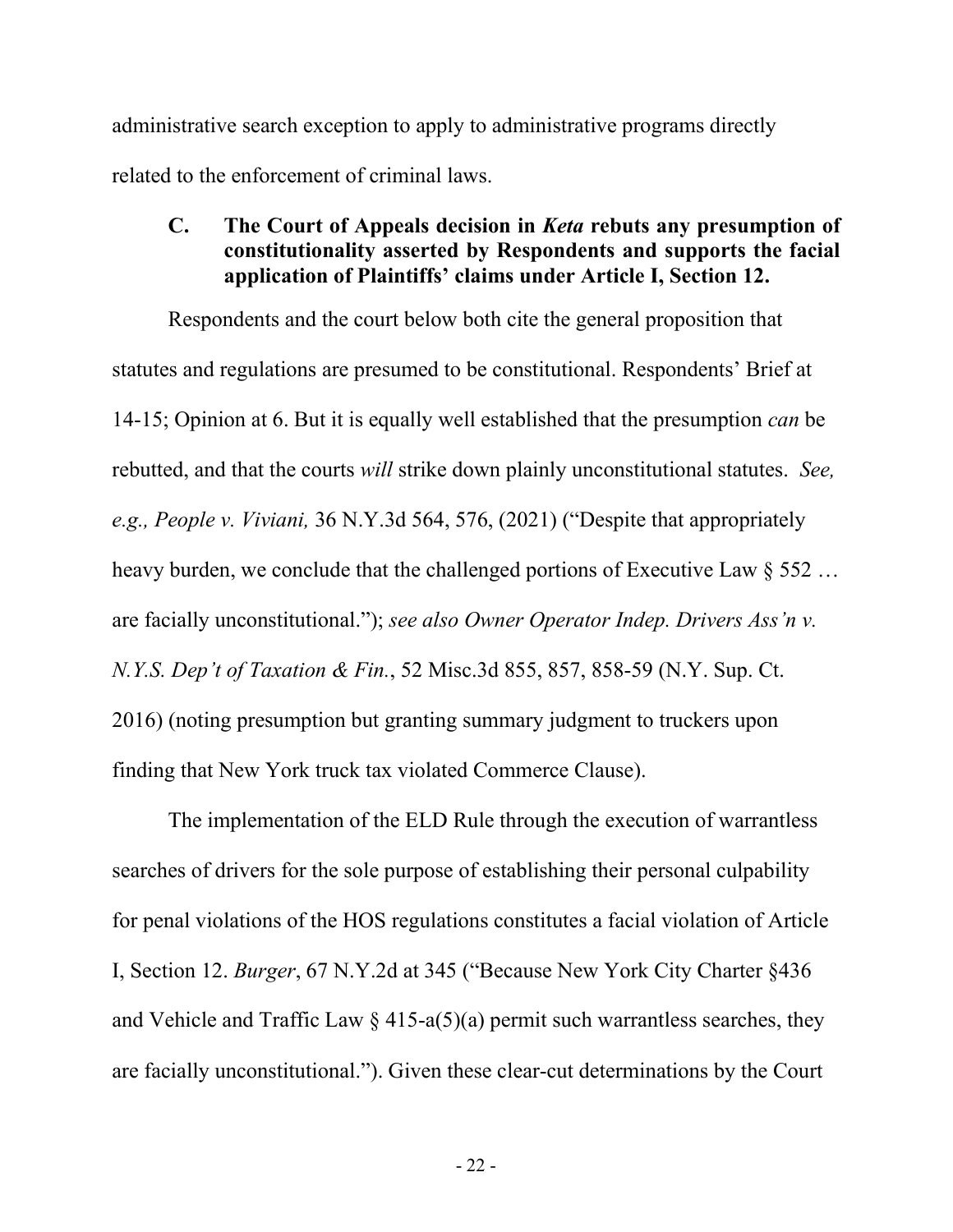of Appeals in *Keta* and *Burger*, Respondents' assertions that Plaintiffs have failed to allege facial violations of the ELD Rule and that the rule is shielded by a presumption favoring constitutionality must be rejected.

### <span id="page-28-0"></span>**IV. NYSDOT FAILED TO COMPLY WITH THE ADMINISTRATIVE PROCEDURES ACT WHEN PROMULGATING THE ELD RULE.**

Respondents' perfunctory response to Plaintiffs' detailed discussion of the numerous defects in the ELD rulemaking proceeding, and the errors in the analysis of the court below of those deficiencies, further demonstrates why this Court should reverse the court below and remand this matter to the Department for proceedings in compliance with SAPA.

Respondents sidestep the merits of the substantive arguments, facts, and SAPA cases discussed in Plaintiffs' opening brief, by asserting that it "substantially complied," with its SAPA obligations. Respondents' Brief at 38. NYSDOT does not specifically explain how it "substantially complied" with SAPA; rather, it states in conclusory fashion, that "the Department summarized and responded to OOIDA's constitutional challenges." Respondents' Brief at 38 (citing R-149–50). NYSDOT's actual decision, however, demonstrates that its response to Plaintiffs' comments was far less substantial than it suggests, stating: "The Department has analyzed and assessed the objections raised by the OOIDA in their comment and concludes that the arguments lack merit under the controlling legal authority." R-150. Rather than providing the public–or the courts—with any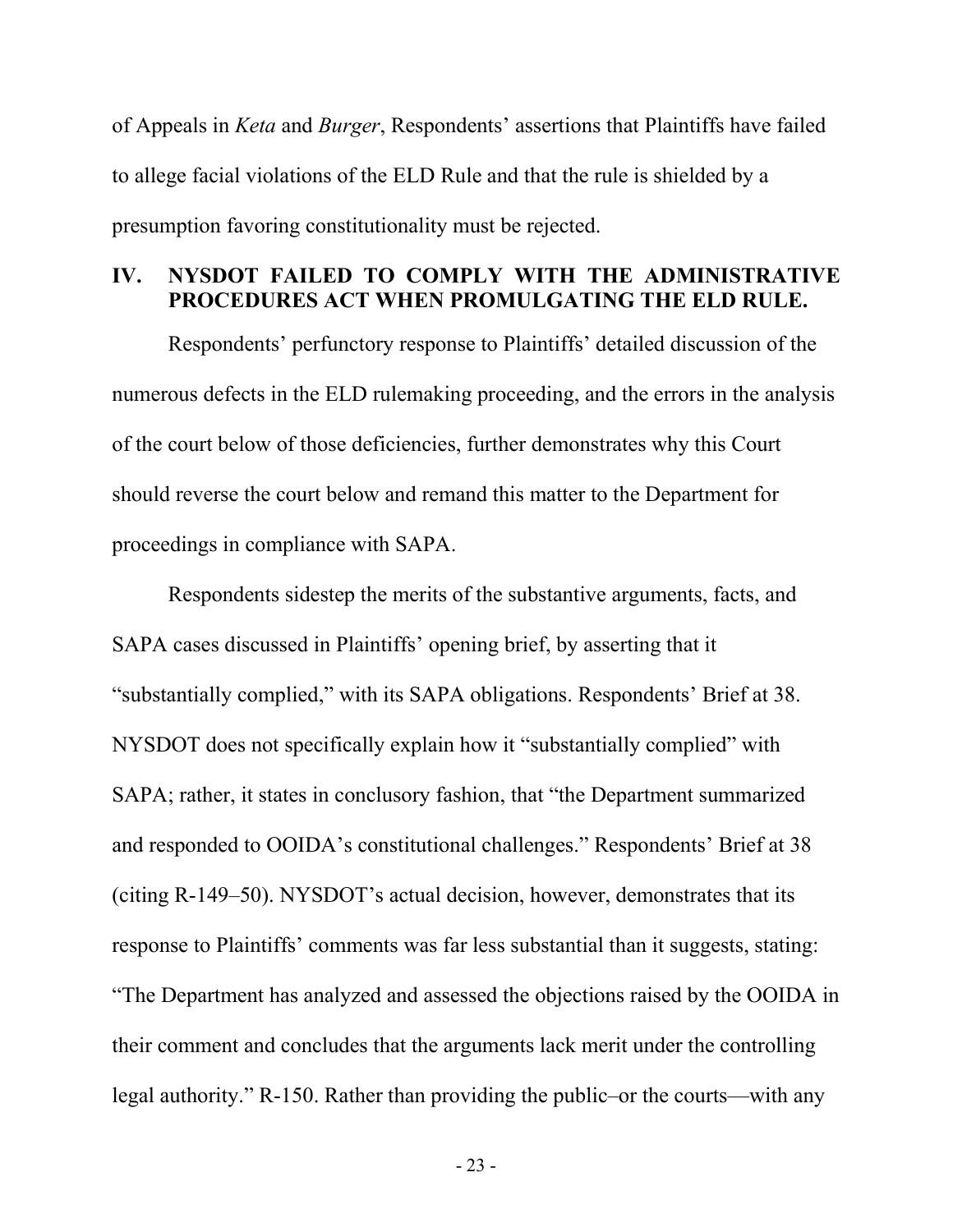substantive explanation of its reasoning, NYSDOT rejected Plaintiffs' comments out of hand, primarily based upon its incorrect legal conclusion that Plaintiffs' objections under Article I, Section 12 of the New York State Constitution had been undercut by the Seventh Circuit's ruling under the Fourth Amendment in *OOIDA v. U.S. Dep't Transp*., 840 F. 3d 879 (7th Cir. 2016) (R-150). Its constitutionally defective conclusion further elucidates how the remainder of the rulemaking proceedings violated SAPA, and how the court below erred in dismissing Plaintiffs' Article 78 claim.

First, as demonstrated in Plaintiffs' opening brief, and again here, NYSDOT and the court below erred as a matter of law in conflating the protections afforded by the Fourth Amendment with the more expansive protections afforded by Article I, Section 12. It is a well-established axiom of constitutional law that "the New York Constitution can offer broader protections for its citizens than is afforded by the Federal Constitution, which sets the floor rather than the ceiling for an individual's rights." *People v. Sanad*, 47 Misc.3d 783, 790 (Crim. Ct. Bronx Co. 2015). Plaintiffs' comments before both NYSDOT and the court below explained that federal Fourth Amendment jurisprudence is insufficient in assessing the scope of Article I, Section 12's privacy protections. [1](#page-29-0) The court below repeated this error in dismissing Plaintiffs' Article 78 claim concluding: "[I]t cannot be argued that

<span id="page-29-0"></span><sup>&</sup>lt;sup>1</sup> *See* Comment of OOIDA in Response to an Emergency/Proposed Rulemaking at R-102–03.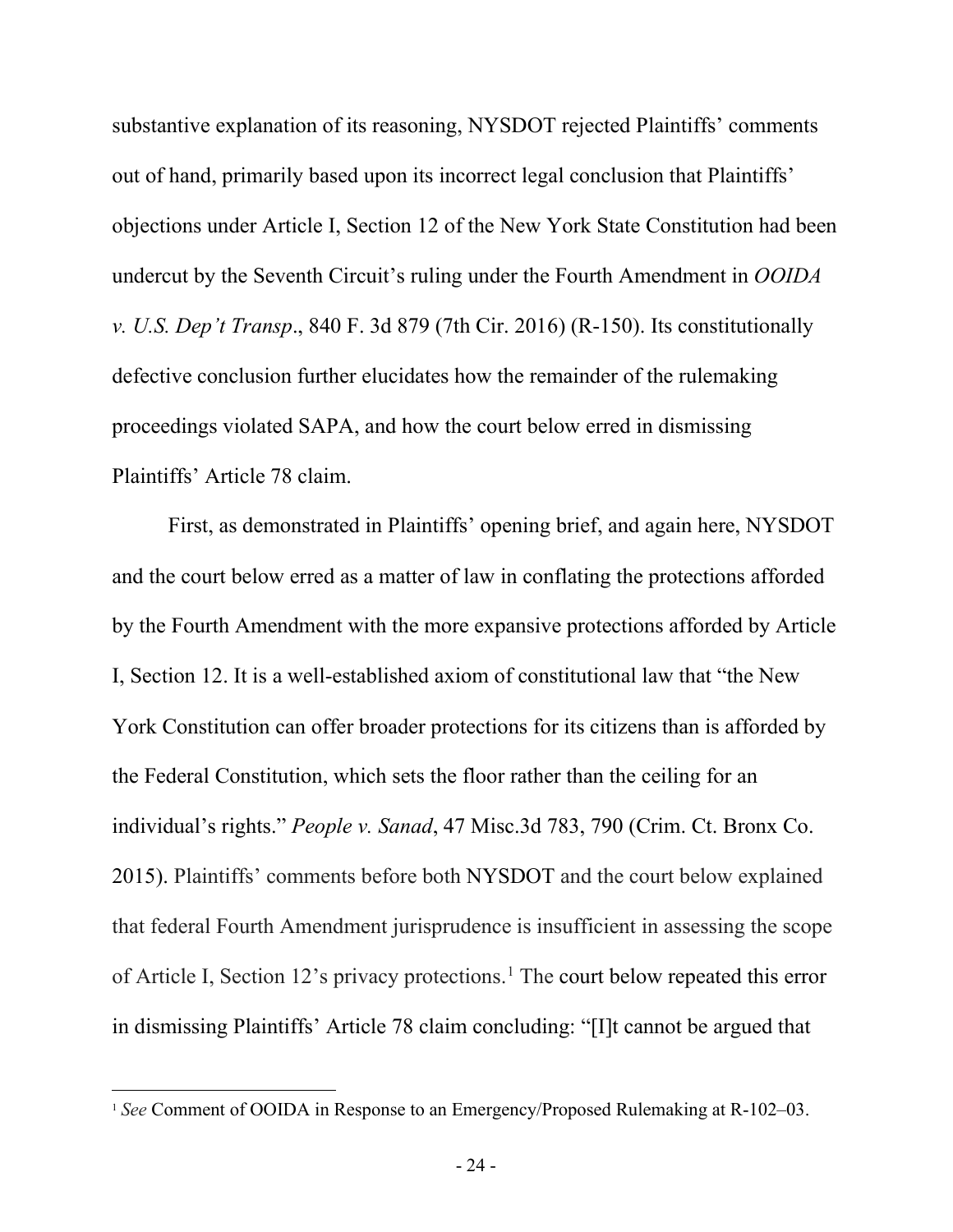the Seventh Circuit decision was binding on Plaintiffs, as they were parties to that action…." R-7–8. Again, regardless of whether the Seventh Circuit's decision was binding on Plaintiffs under the Fourth Amendment as a matter of *federal law*, it is completely *irrelevant* to the question of whether the Department's adoption of the ELD rule violates the broader protections afforded under *New York State law* by Article I, Section 12. This error alone requires reversal of the dismissal of Plaintiffs' Article 78 claim.<sup>[2](#page-30-0)</sup>

The court below further stated that while NYSDOT's fleeting reference to *OOIDA v. Calhoun*, 62 Misc.3d 909 (Sup Ct. Albany Cty. 2018), provided the Department with authority for its rejection of Plaintiffs' comments, it acknowledged that these statements were "perhaps dicta in the *Calhoun* matter." R-7–8. As particularly relevant here, not only were they nonbinding dicta—at that time—subsequently on appeal, in *Owner-Operator Indep. Drivers Ass'n, Inc. v. Karas,* 188 A.D.3d 1313 (3d Dept. 2020), this Court dismissed *Calhoun* in its entirety as *moot.* Notably, it was NYSDOT, represented by the New York Attorney General (its counsel here), who prevailed in obtaining that dismissal. Accordingly,

<span id="page-30-0"></span><sup>2</sup> *See, e.g.*, *Civil Serv. Employees Ass'n, Inc., v. City of Schenectady*, 178 A.D.3d 1329, 1332 (3d Dept. 2019) (reversing the dismissal of an Article 78 arbitrary and capricious claim because it was "not precluded as a matter of law by the relevant precedent from the Court of Appeals"); *Huff v. Dep't of Corrections*, 52 A.D.3d 1003, 1005 (3d Dept. 2008) (overturning an agency decision because it erroneously departed from its own prior precedent based on "a perceived change in decisional law").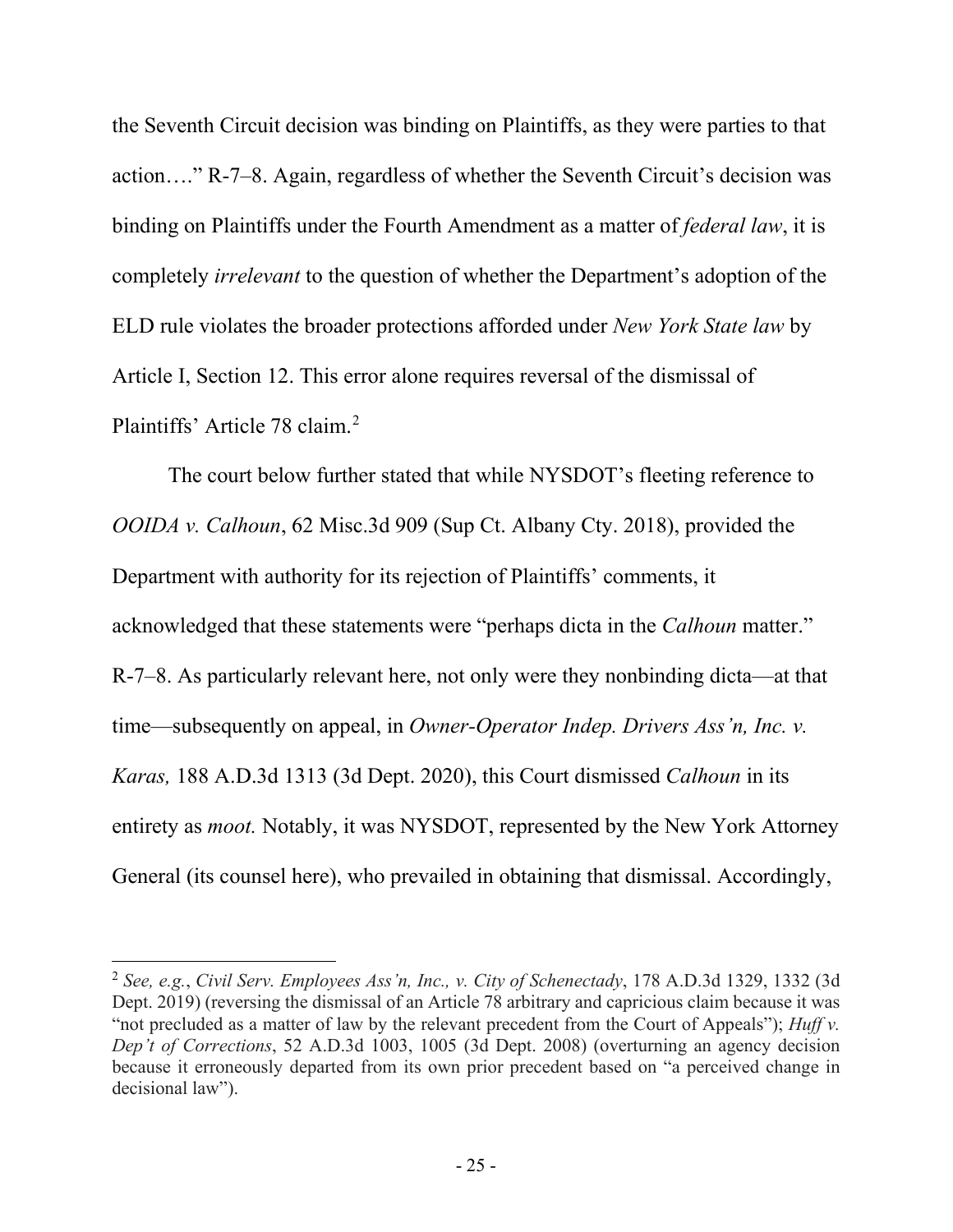it should now be judicially estopped from placing any *ex-post* reliance on *Calhoun*  dicta.

Second, while NYSDOT acknowledges that SAPA requires an agency to respond to public comment by producing "a summary and analysis of the issues raised and significant alternatives suggested by any such comments" as well as "a statement of the reasons why any significant alternatives were not incorporated into the rule, SAPA § 202(5)(b)," it nevertheless argues that "SAPA does not require an agency to independently devise and discuss alternatives to a proposed rule based on objections that it has rejected." Respondents' Brief at 39. Respondents fail to cite any authority for its startling proposition. New York case law is decidedly to the contrary. In *[Matter of Medical Soc'y. of State of N.Y. v.](http://www.westlaw.com/Link/Document/FullText?findType=Y&serNum=2000503830&pubNum=0000602&originatingDoc=I0265129cd9fa11d983e7e9deff98dc6f&refType=RP&originationContext=document&vr=3.0&rs=cblt1.0&transitionType=DocumentItem&contextData=(sc.Keycite))  Levin*, [185 Misc.2d 536, \(Sup.](http://www.westlaw.com/Link/Document/FullText?findType=Y&serNum=2000503830&pubNum=0000602&originatingDoc=I0265129cd9fa11d983e7e9deff98dc6f&refType=RP&originationContext=document&vr=3.0&rs=cblt1.0&transitionType=DocumentItem&contextData=(sc.Keycite)) Ct. N.Y. Cty. 2000), *aff'd* [280 A.D.2d 309 \(1st](http://www.westlaw.com/Link/Document/FullText?findType=Y&serNum=2001126636&pubNum=0000602&originatingDoc=I0265129cd9fa11d983e7e9deff98dc6f&refType=RP&originationContext=document&vr=3.0&rs=cblt1.0&transitionType=DocumentItem&contextData=(sc.Keycite))  Dept. [2001\),](http://www.westlaw.com/Link/Document/FullText?findType=Y&serNum=2001126636&pubNum=0000602&originatingDoc=I0265129cd9fa11d983e7e9deff98dc6f&refType=RP&originationContext=document&vr=3.0&rs=cblt1.0&transitionType=DocumentItem&contextData=(sc.Keycite)) the court found that the agency violated SAPA for failing to provide a statement of alternatives.

Finally, while NYSDOT's attorneys argued before the court below, and again here, that Plaintiffs failed to offer "substantial alternatives" to NYSDOT, Respondents' Brief at 39, it is imperative to note that NYSDOT made no such finding during the rulemaking proceeding.<sup>[3](#page-31-0)</sup> Indeed, its ELD rule was completely

<span id="page-31-0"></span><sup>&</sup>lt;sup>3</sup> NYSDOT's *attorneys'* assertions about what the agency found absent from public comments but did not publish or explain in the final rule—should be disregarded because they are outside the administrative record. *Fanelli v. N.Y.C. Conciliation & Appeals Bd*., 90 A.D.2d 756, 757 (1st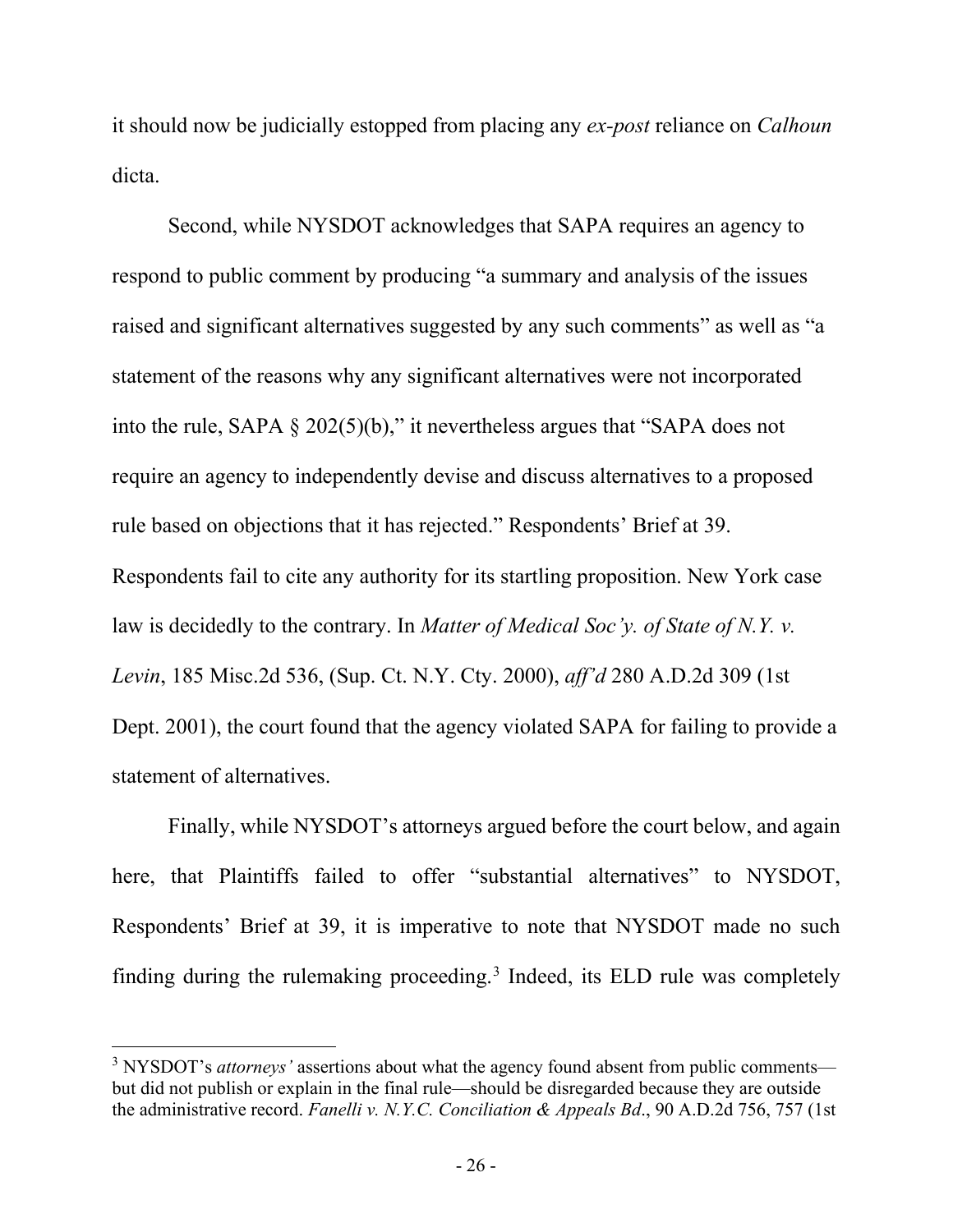silent on the subject of alternatives. R-149–50. Furthermore, the decision of the court below also failed even to mention NYSDOT's noncompliance with SAPA § 202(5)(ii). R-7–8. Finally, NYSDOT's position is completely undermined because in its initial January 16, 2019 "Emergency Rulemaking," it explicitly indicated that it had no intention to consider *any* alternatives:

"There is no alternative to adoption of the [ELD] rules. New York is required to apply the federal rules and has agreed to do so under the MCSAP agreement. Failure to timely adopt the update will put New York in violation of the federal law and constitute a breach of the MCSAP agreement and result in the loss of federal assistance estimated to be \$14,775, 210 for the current fiscal year."

R-59. NYSDOT conveniently omitted this declaration from its subsequent final adoption of the rule on March 20, 2019 (R-149–50), further evincing its bias and predisposition to reject *any* alternatives presented by Plaintiffs' comments, or otherwise available to it from the record.

In the final analysis, by NYSDOT's own admission, its *sole* concern in adopting the ELD rule was *money*, i.e., the potential loss of \$14.7 million in federal

Dept. 1982), *aff'd* 58 N.Y.2d 952 (1983) ("The function of the court upon an application for relief under CPLR article 78 is to determine, upon the proof before the administrative agency, whether the determination had a rational basis in the record or was arbitrary and capricious. Disposition of the proceeding is limited to the facts and record adduced before the agency when the administrative determination was rendered" (citing *Matter of Levine v. N.Y.S. Liq. Auth.*, 23 N.Y.2d 863 (1969)); *Tilles v Williams*, 119 A.D.2d 233, 241 (2d Dept. 1986) ("A fundamental principle of administrative law … limits judicial review of an administrative determination solely to the grounds invoked by the agency, and if those grounds are insufficient or improper, the court is powerless to sanction the determination by substituting what it deems a more appropriate or proper basis ….").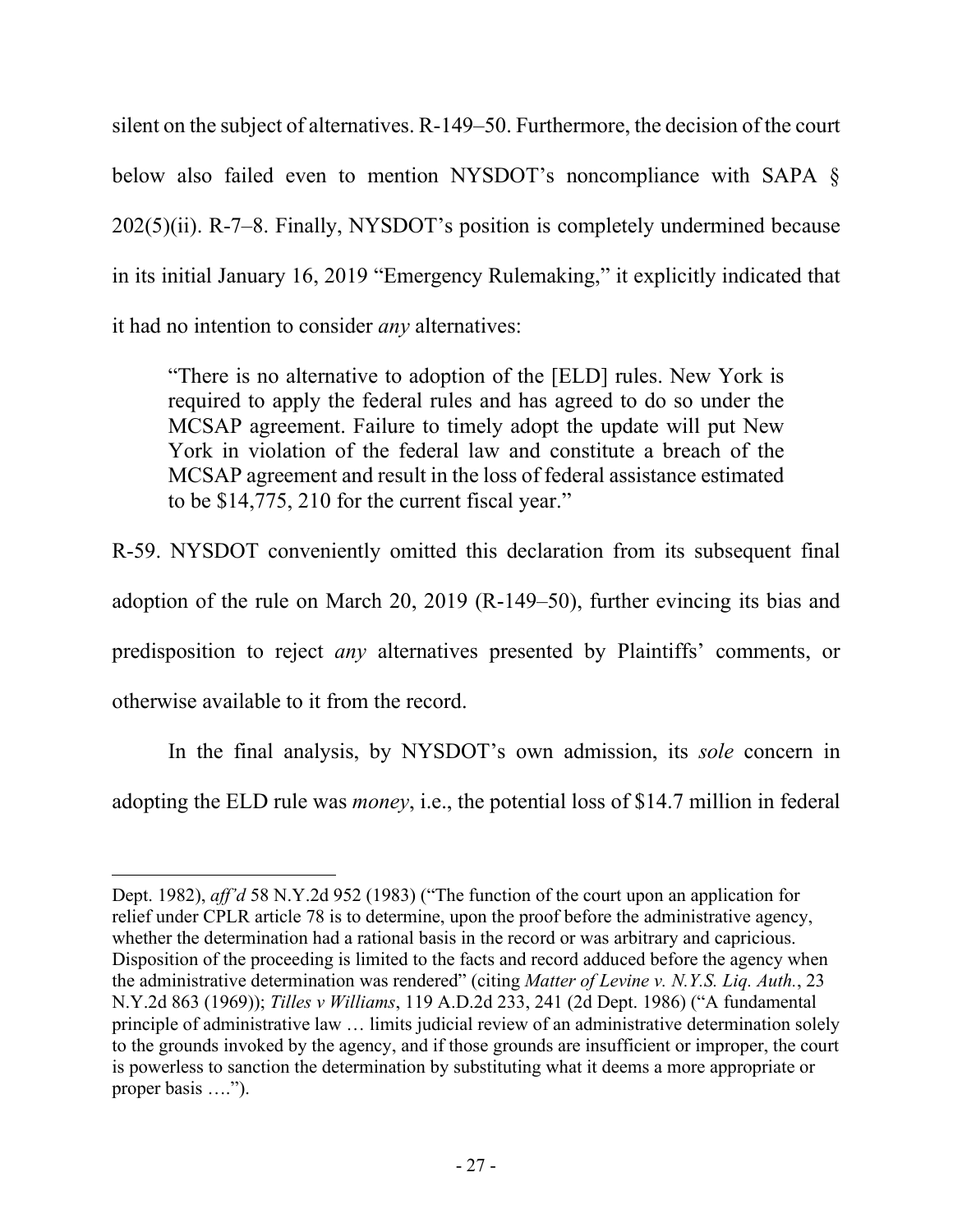assistance funds. Even if that rationale was acceptable—it is not—the agency never placed any facts or analysis in the administrative record establishing that its MCSAP agreement with the federal government required it to violate the New York Constitution, or to refuse to consider other constitutional alternatives.

For the foregoing reasons, the Court should therefore order, adjudge, and declare that the regulations are "null and void as contrary to law and lawful procedure, and their promulgation in violation of the State Administrative Procedure Act was unlawful, arbitrary, capricious and an abuse of discretion." *Levin*, 185 Misc.2d at 548.

#### **CONCLUSION**

<span id="page-33-0"></span>For the foregoing reasons, the Decision and Order of the Supreme Court of the State of New York, County of Albany, dated May 1, 2020 and entered in the Office of the Albany County Clerk on May 7, 2020 granting the motion to dismiss the petition/complaint should be reversed and the matter remanded to the Supreme Court for further proceedings in accordance with this Court's Opinion.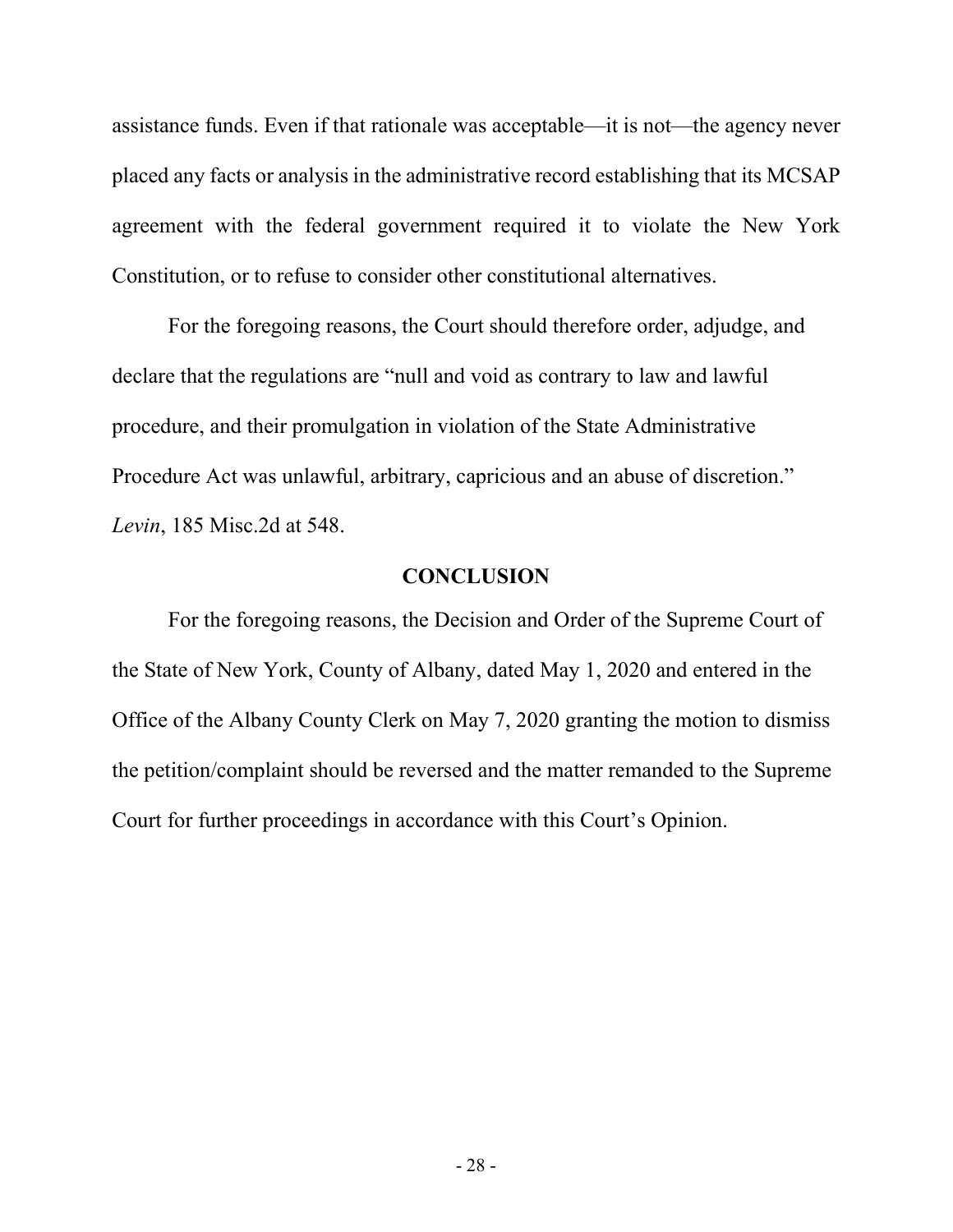Dated: November 23, 2021 Albany, New York

Respectfully submitted,

Brian M. Quinn

**Tabner, Ryan & Keniry, LLP**  18 Corporate Woods Blvd. Albany, New York 12211 (518) 512-5320 *Co-Counsel for Plaintiffs-Appellants* 

Paul D. Cullen, Sr. Daniel E. Cohen\* Charles R. Stinson\* Kathleen B. Havener\* **The Cullen Law Firm, PLLC**  1101 30th Street, NW, Suite 300 Washington, D.C. 20007 (202) 944-8600 *Lead Counsel for Plaintiffs-Appellants* 

\* Application for *pro hac vice* admission pending